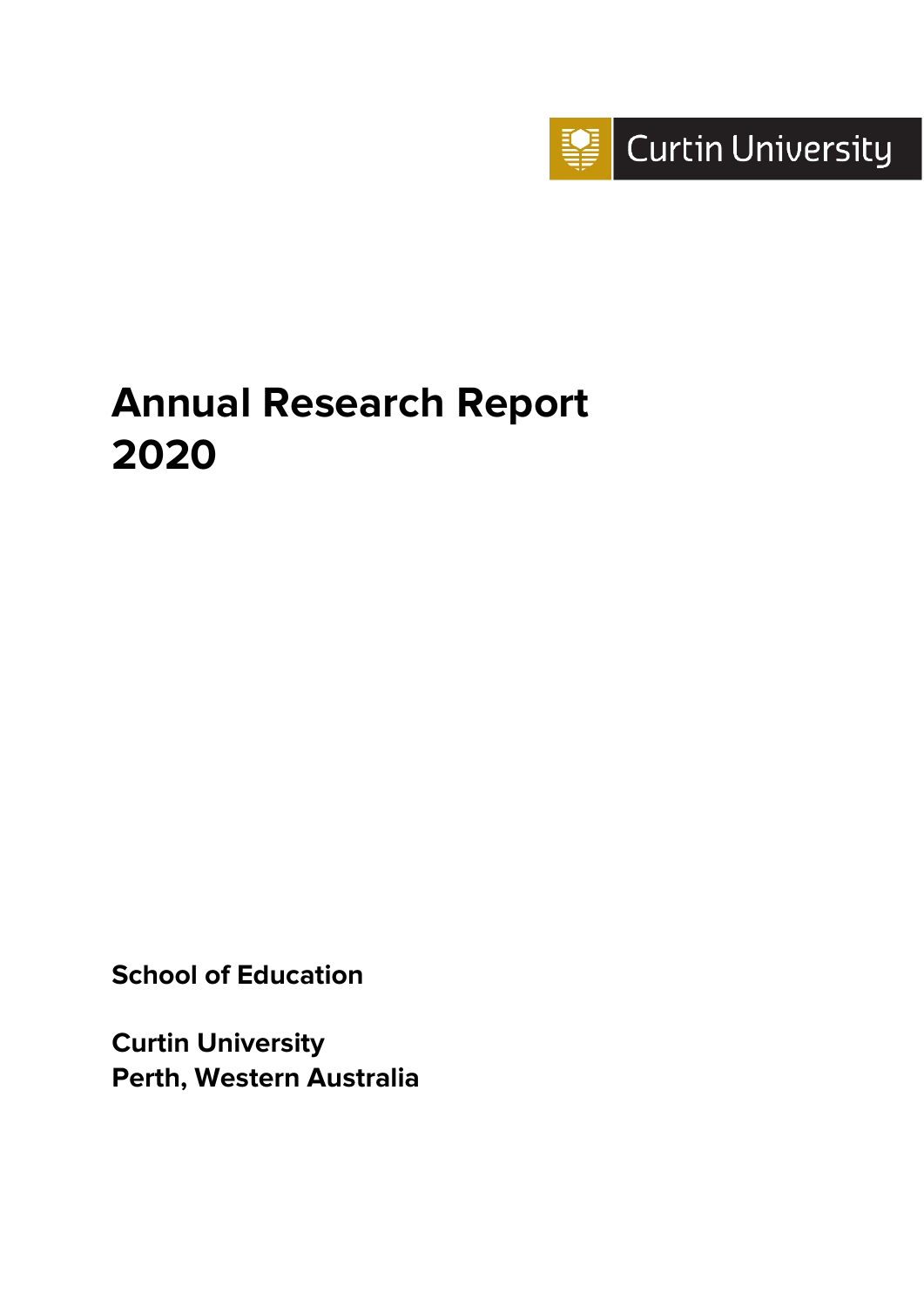# **Contents**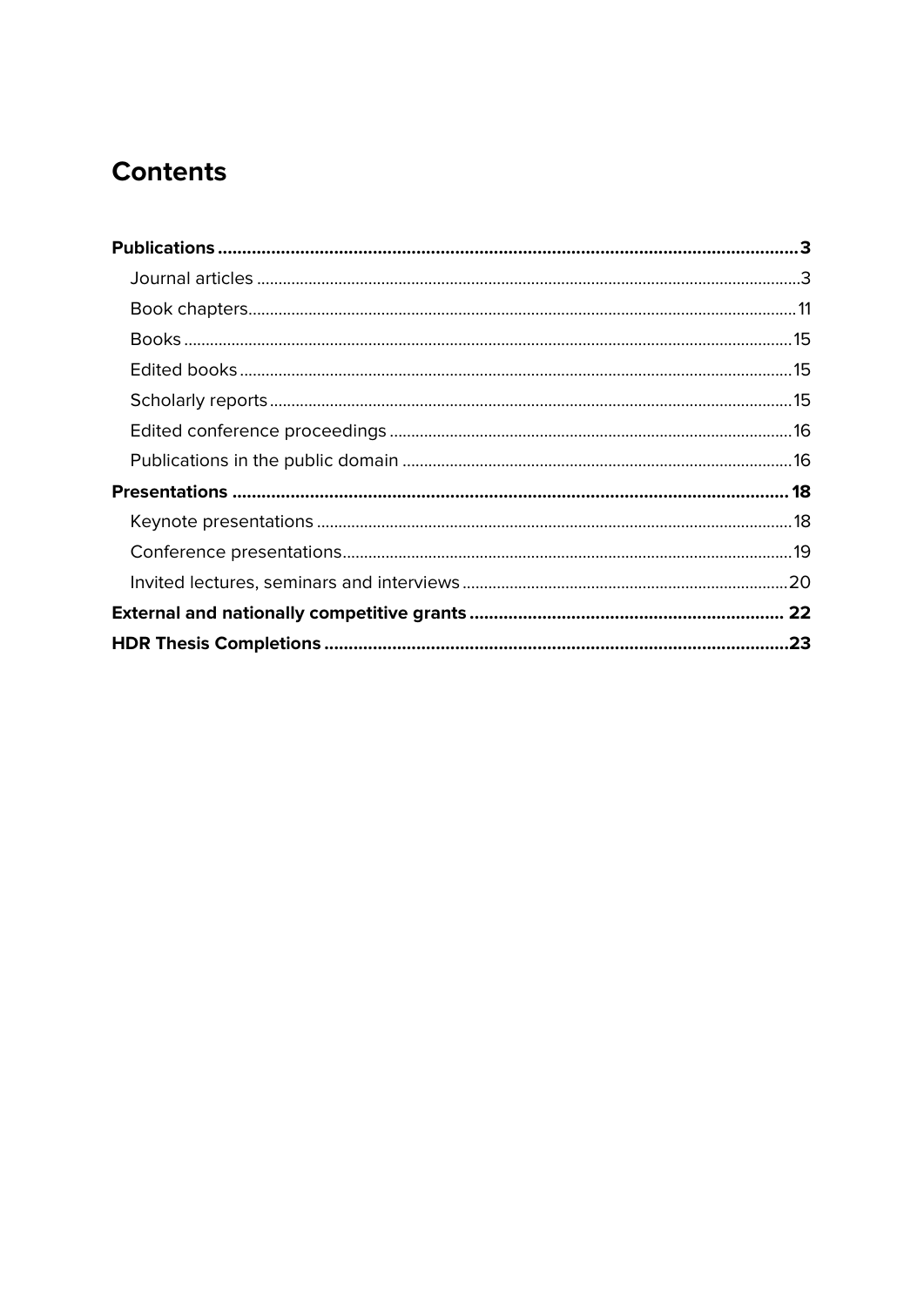# <span id="page-2-0"></span>**Publications**

#### <span id="page-2-1"></span>Journal articles

- **Aldridge, J. M.** & McChesney, K**.** M. (2020). Parents' and caregivers' perceptions of the school climate: development and validation of the Parent and Caregiver Survey (PaCS). Learning Environments Research. <https://doi.org/10.1007/s10984-020-09308-z>
- **Aldridge, J. M**., McChesney, K. M. & Afari, E. (2020). Associations between school climate and student life satisfaction: Resilience and bullying as mediating factors. *Learning* Environments Research, 23(1), 129-150.<https://doi.org/10.1007/s10984-019-09296-9>
- **Aldridge, J. M.**, Rijken, P. E. & **Fraser, B. J.** (2020). Improving learning environments through whole-school collaborative action research. Learning Environmental Research. <https://doi.org/10.1007/s10984-020-09318-x>
- Aubrey, S., **Lambert, C.**, & Leeming, P. (2020). The impact of first as opposed to second language pre-task planning on the content of problem-solving task performance. Language Teaching Research.<https://doi.org/10.1177/1362168820917844>
- Azkarai, A., García Mayo, M.P. & **Oliver, R.** (2020). The effect of task repetition on the patterns of interaction of ESL children. International Journal of Applied Linguistics, 1711), 90-112.
- Becker, A., **Asano-Cavanagh, Y.**, & **Zhang, G**. (2020). Cultural adaptations: translating politeness from Japanese to English. Babel, (66B, 457-483. <https://doi.org/10.1075/babel.00170.bec>
- **Bennett, D**., Knight, E., Jevons, C., & Ananthram, S. (2020). Business students' thinking about their studies and future careers. Perspectives: Policy and Practice in Higher Education. <https://doi.org/10.1080/13603108.2020.1757530>
- **Blackley, S.**, Luzeckyj, A. & King, S. (2020). Re-valuing higher education: learning(s) and teaching(s) in contested spaces. Higher Education Research & Development, 39(1), 1-12. <https://doi.org/10.1080/07294360.2020.1689604>
- Blom, D., **Bennett, D.**, & Stevenson, I. (2020). Developing a framework for the analysis of program notes written for contemporary classical music concerts. Frontiers in Psychology, 11(376). <https://doi.org/10.3389/fpsyg.2020.00376>
- Brown, P. (2020). A briefing on the NAPLAN. Professional Educator, 1(23), 34-37.
- Chang, J., Park, J., **Tang, K.S., Treagust, D. F**., & **Won, M**. (2020). The features of norms formed in constructing student-generated drawings to explain physics phenomena. International Journal of Science Education, <sup>42</sup>(8), 1362-1387. <https://doi.org/10.1080/09500693.2020.1762138>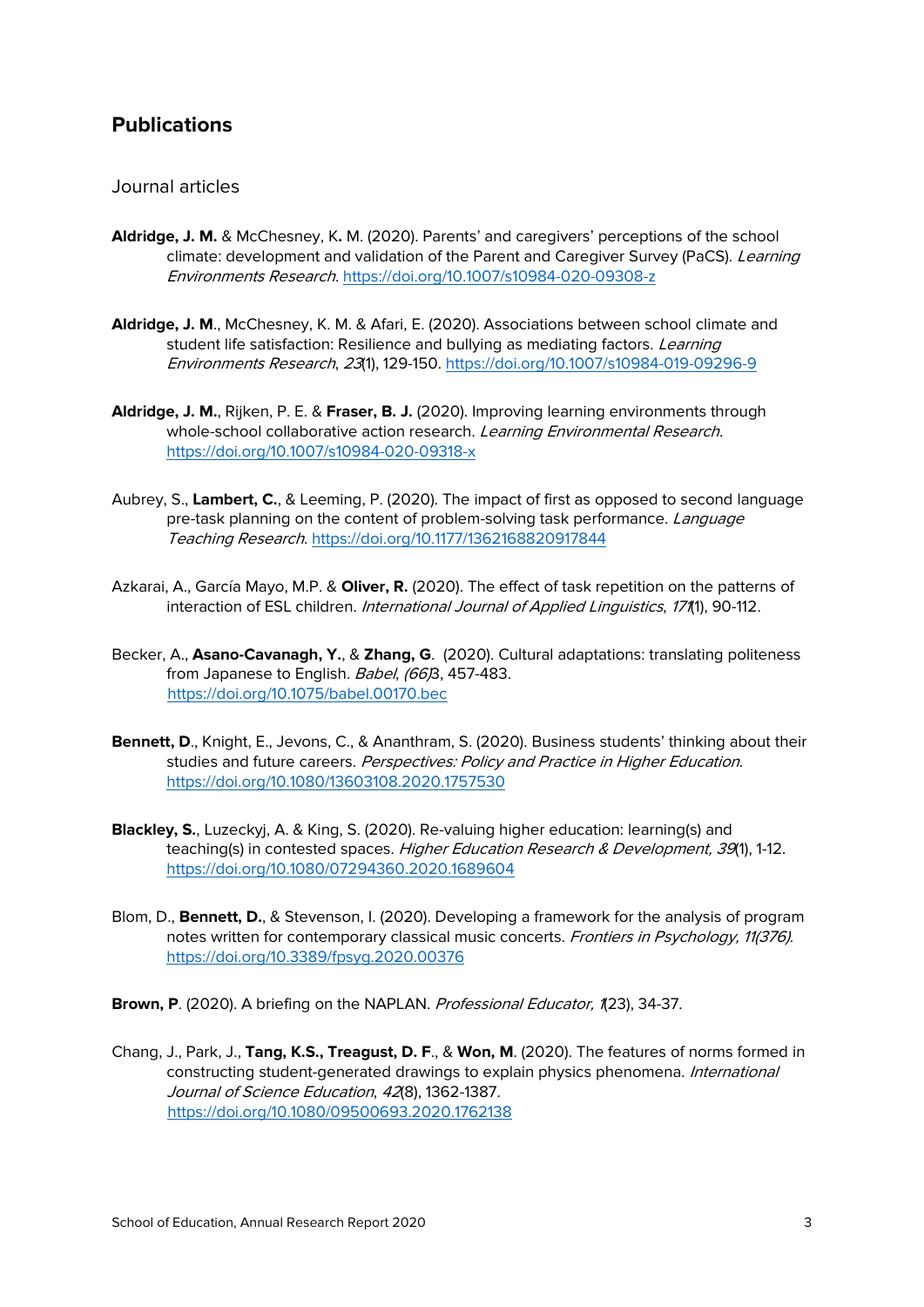- Chang, M., D'Aniello, G., Gaeta, M., Orciuoli, F., **Sampson, D**, Simonelli, C. (2020). Building Ontology-Driven Tutoring Models for Intelligent Tutoring Systems Using Data Mining. IEEE Access, 8, 48151-48162.
- **Chen, J. C.** (2020). A marginalized third space: English language learners' cultural capital. MEXTESOL Journal, 44(4), Article 22049. Retrieved from [http://www.mextesol.net/journal/index.php?page=journal&id\\_article=22049](http://www.mextesol.net/journal/index.php?page=journal&id_article=22049)
- **Chen, J. C.** (2020). Restorying a "Newbie" Teacher's 3D Virtual Teaching Trajectory, Resilience, and Professional Development through Action Research: A Narrative Case Study. TESOL Quarterly, 54(2), 375-403.
- **Chen, J. C.** (2020). The effects of pre-task planning on EFL learners' oral performance in a 3D multi-user virtual environment. ReCALL, <sup>32</sup>(3), 232-249. <https://doi.org/10.1017/S0958344020000026>
- **Chen, J. C.**, & Kent, S. (2020). Task engagement, learner motivation and avatar identities of struggling English language learners in the 3D virtual world. System, 88, Article 102168. <https://doi.org/10.1016/j.system.2019.102168>
- **Chen, J. C**., **Dobinson, T**., & Kent, S. (2020). Students' perspectives on the impact of Blackboard Collaborate on Open University Australia (OUA) online learning. Journal of Educators Online, 17(1). Retrieved from [https://www.thejeo.com/archive/2020\\_17\\_1/chenchiang\\_chendobinson\\_\\_kent](https://www.thejeo.com/archive/2020_17_1/chenchiang_chendobinson__kent)
- **Chen, J. C., Hasegawa, H**. & Collopy, T. (2020). Computerized or face-to-face oral testing? A tutor's critical reflection of Japanese beginners' test experience and learner anxiety. Humanising Language Teaching, 22(6). Retrieved from <https://www.hltmag.co.uk/dec20/computerised-or-face-to-face-oral-testing>
- Choy, S. C., **Dinham, J**., Yim, J. & Williams, P. (2020). Comparing reflective practices of pre-service teachers in Malaysia and Australia: A mixed methods approach. *Issues in Educational* Research, 30(4), 1264-1285.
- Clark, K. M., **Cooke, A**., James, A. P. & Halse, R. E. (2020). Nutrition students and mathematics: Competent but not confident. Focus on Health Professional Education: A Multi-Professional Journal, 21(1), 77-90.
- **Dinham, J**., Choy, S. C., Williams, P., & Yim, J. S. (2020). Effective teaching and the role of reflective practices in the Malaysian and Australian education systems: a scoping review. Asia-Pacific Journal of Teacher Education. <https://doi.org/10.1080/1359866X.2020.1824267>
- **Dobinson, T.** (2020). Asian Students' Perceptions of How They Are Seen In 'The West': A Case Study At An Australian University. Australian Journal of Teacher Education, 45(4).
- **Dobinson, T**. & **Mercieca, P.** (2020). Seeing things as they are, not just as we are: investigating linguistic racism on an Australian university campus, International Journal of Bilingual Education and Bilingualism, <sup>23</sup>(7), 789-803. <https://doi.org/10.1080/13670050.2020.1724074>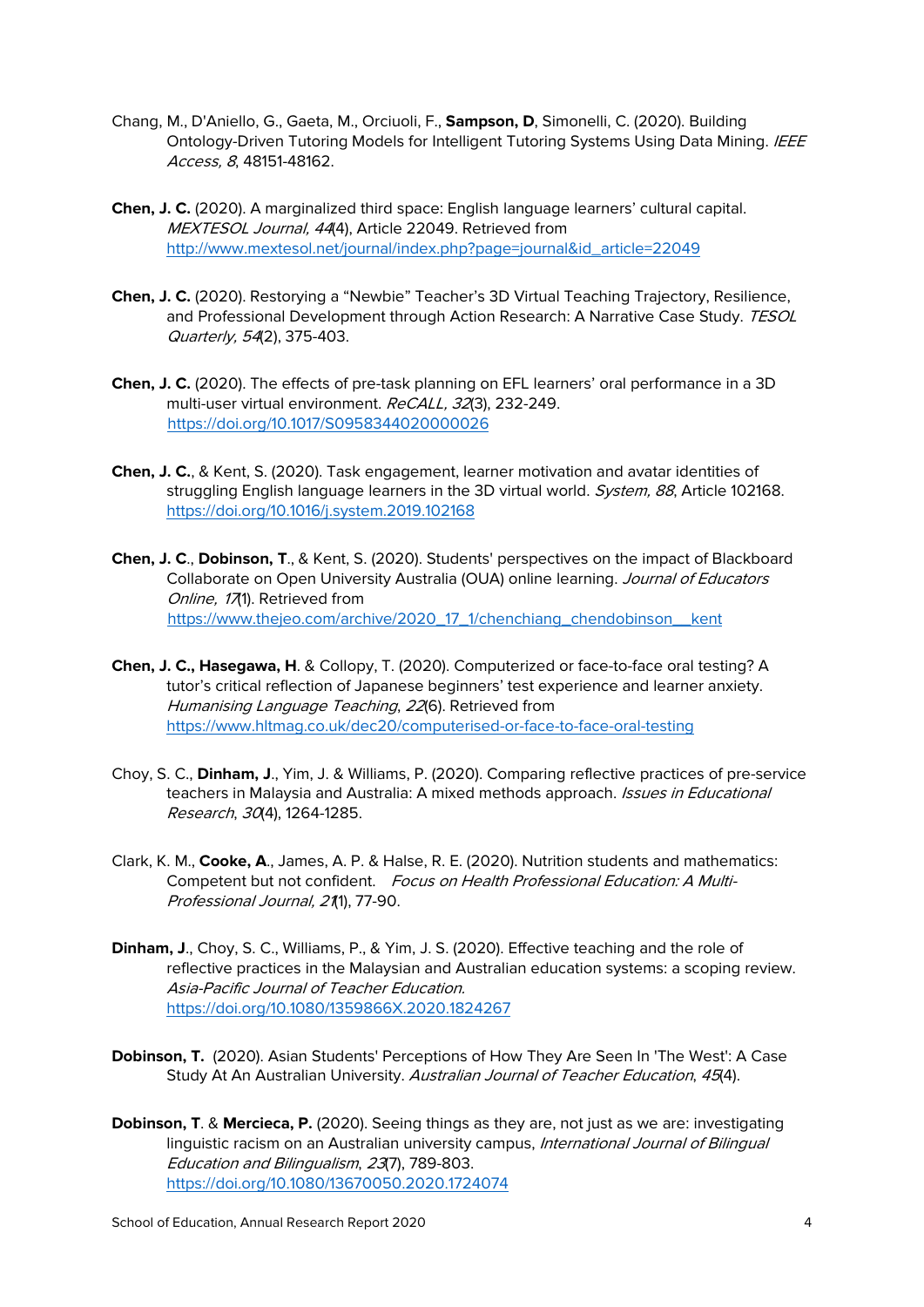- **Dobinson, T.**, McAlinden, M., **Mercieca, P.** & **Bogachenko, T.**, (2020). Finding the familiar in the strange: transcultural learning as rihla قلح at an Australian university. *Higher Education* Research & Development. <https://doi.org/10.1080/07294360.2020.1765317>
- **Dobson, M.** & **Jay, J.** (2020). "Instagram has well and truly got a hold of me": Exploring a parent's representation of her children. Issues in Educational Research, 30(1), 58-78.
- Dovchin, S. (2020). Introduction to Special Issue: Linguistic Racism. *International Journal of* Bilingualism and Bilingual Education, <sup>23</sup>(7), 773-777. <https://doi.org/10.1080/13670050.2020.1778630>
- **Dovchin, S.** (2020). The psychological damages of linguistic racism and international students in Australia. International Journal of Bilingual Education and Bilingualism, 23(7), 804-818. <https://doi.org/10.1080/13670050.2020.1759504>
- **Dovchin, S., Oliver, R., Chen, J.** & **Bogachenko, T**. (2020). Editorial. Australian Review of Linguistics, 43(3), 225-227.<https://doi.org/10.1075/aral.00034.edi>
- Eacott, S., MacDonald, K., Keddie, A., Blackmore, J., Wilkinson, J., Niesche, R., **Gobby, B.** & Fernandez, I. (2020). COVID-19 and Inequities in Australian Education – Insights on Federalism, Autonomy, and Access. International Studies in Educational Administration, <sup>48</sup>(3), 6-14.
- Ekanayaka, W. I., **Ellis, R.** (2020). Does asking learners to revise add to the effect of written corrective feedback on L2 acquisition? System, 94.
- **Ellis, R**. (2020). A short history of SLA: Where have we come from and where are we going? Language Teaching, 1-16.<https://doi.org/10.1017/S0261444820000038>
- **Ellis, R.** (2020). Editorial. Language Teaching for Young Learners, <sup>2</sup>(1), 1-3.
- **Ellis, R.** (2020). In defence of a modular curriculum. *English Language Teaching Journal, 74*(2), 185-194.
- **Ellis, R.** (2020). Task-based teaching for young learners. Language Teaching for Young Learners, <sup>2</sup>(1), 4-27.
- **Fraser, B. J.**, **McLure, F. I.** & **Koul, R. B.** (2020). Assessing classroom emotional climate in STEM classrooms: Developing and validating a questionnaire. Learning Environments Research. <https://doi.org/10.1007/s10984-020-09316-z>
- Galos, S. & **Aldridge, J. M.** (2020). Relationships between learning environments and self-efficacy in primary schools and differing perceptions of at-risk students. Learning Environmental Research[. https://doi.org/10.1007/s10984-020-09323-0](https://doi.org/10.1007/s10984-020-09323-0)
- **Giamminuti, S**., Merewether, J. & Blaise, M. (2020). Aesthetic-ethical-political movements in professional learning: encounters with feminist new materialisms and Reggio Emilia in early childhood research. Professional Development in Education. <https://doi.org/10.1080/19415257.2020.1862277>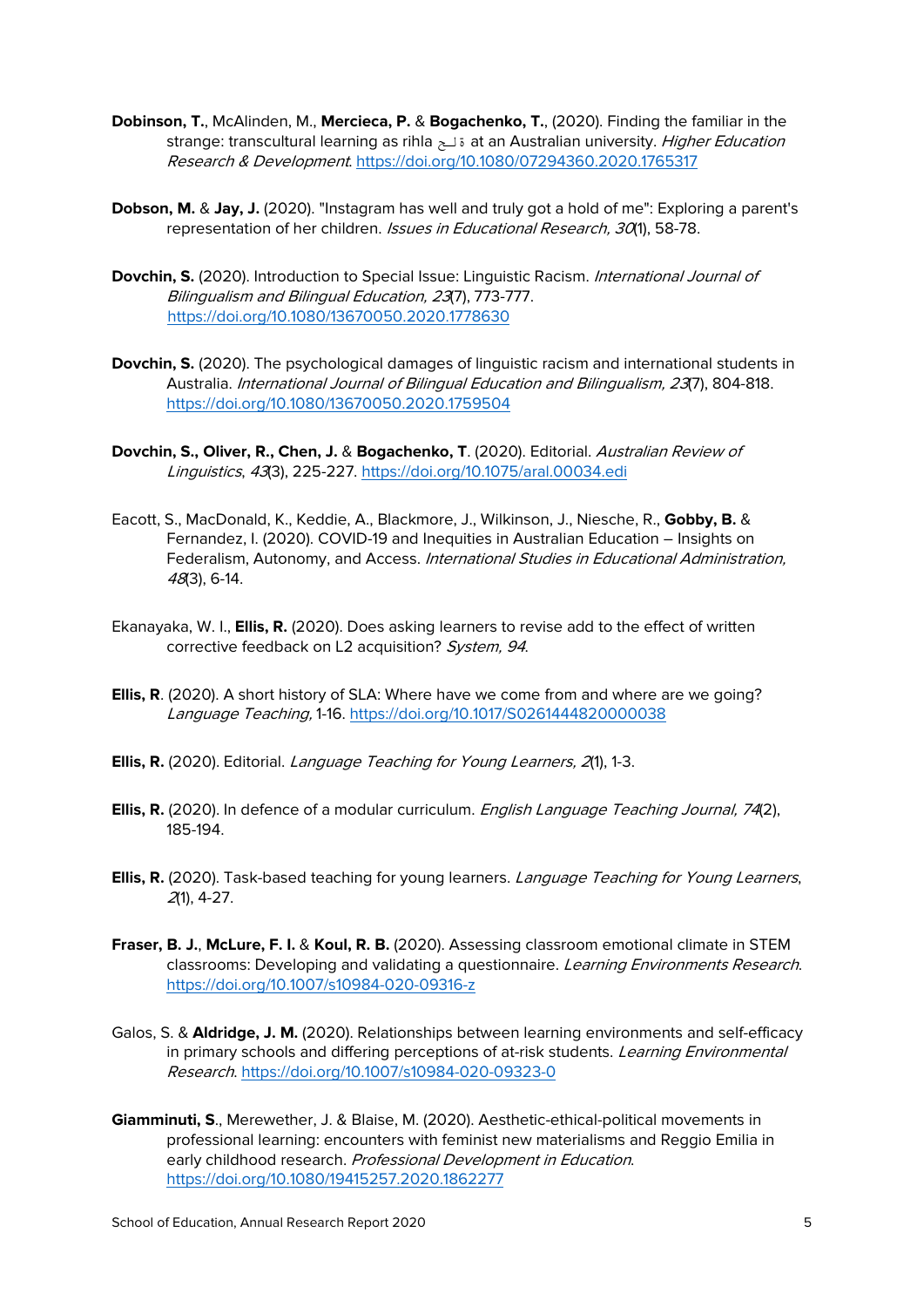- **Gobby, B.**, Merewether, J., & Nykiel, A. (2020). Extinction, education and the curious practice of visiting thrombolites. Environmental Education Research. <https://doi.org/10.1080/13504622.2020.1837081>
- **Hurst C,** & Huntley R. (2020). Algorithms and multiplicative thinking: Are children prisoners of process? International Journal for Mathematics Teaching and Learning. 2018(1), 47-68.
- Hurst, C. & Huntley, R. (2020). Distributivity, partitioning, and the multiplication algorithm. Journal of Research and Advances in Mathematics Education, 5(3), 231-246.
- **Hurst, C.** & Hurrell, D. (2020). Multiplicative Thinking: 'Pseudo-procedures' are Enemies of Conceptual Understanding. International Electronic Journal of Mathematics Education. <sup>1</sup>5(3), Article no. em0611.<https://doi.org/10.29333/iejme/8567>
- Hurst, C. & Linsell, C. (2020). Manipulatives and multiplicative thinking. European Journal of STEM Education, 5(1), Article No. 04.
- Kaur, T., Blair, D., Choudhary, R. K., Dua, Y. S., Foppoli, A., **Treagust, D. F.** & Zadnik, M. (2020). Gender response to Einsteinian physics interventions in schools. Physics Education, 55, 35029. <https://doi.org/10.1088/1361-6552/ab764d>
- Kaur, T., Blair, D., Stannard, W., **Treagust, D. F.**, Venville, G., Zadnik, M., Mathews, W. & Perks, D. (2020). Determining the intelligibility of Einsteinian concepts with middle school students. Research in Science Education, <sup>50</sup>, 2505-2532[. https://doi.org/10.1007/s11165-018-9791-y](https://doi.org/10.1007/s11165-018-9791-y)
- Keddie, A., Macdonald, K., Blackmore, J., Eacott, S., **Gobby, B.**, Mahoney, C., Niesche, R., & Wilkinson, J. (2020). School autonomy, marketisation and social justice: the plight of principals and schools. Journal of Educational Administration and History, 52(4), 432-447. <https://doi.org/10.1080/00220620.2020.1818699>
- Keddie, A., MacDonald, K., Blackmore, J., Wilkinson, J., **Gobby, B.**, Niesche, R., Eacott, S. & Mahoney, C. (2020). The constitution of school autonomy in Australian public education: areas of paradox for social justice. International Journal of Leadership in Education: Theory and practice. <https://doi.org/10.1080/13603124.2020.1781934>
- Khine, M. S., **Fraser, B. J.** & **Afari, E.** (2020). Structural relationships between learning environments and students' non-cognitive outcomes: secondary analysis of PISA data. Learning Environmental Research, <sup>23</sup>, 395-412. [https://doi.org/10.1007/s10984-020-09313-](https://doi.org/10.1007/s10984-020-09313-2) [2](https://doi.org/10.1007/s10984-020-09313-2)
- Ku, C-J., Loh, W-LL., Lin, K-Y., **Williams, P. J.** (2020). Development of an instrument for exploring preservice technology teachers' maker-based technological pedagogical content knowledge. BERA, Article number e13039.<https://doi.org/10.1111/bjet.13039>
- Kudo, K., Volet, S. & **Whitsed, C.** (2020). Intercultural relationship development and higher education internationalisation: a qualitative investigation based on a three-stage ecological and person-in-context conceptual framework. Higher Education, 80(5), 913-932.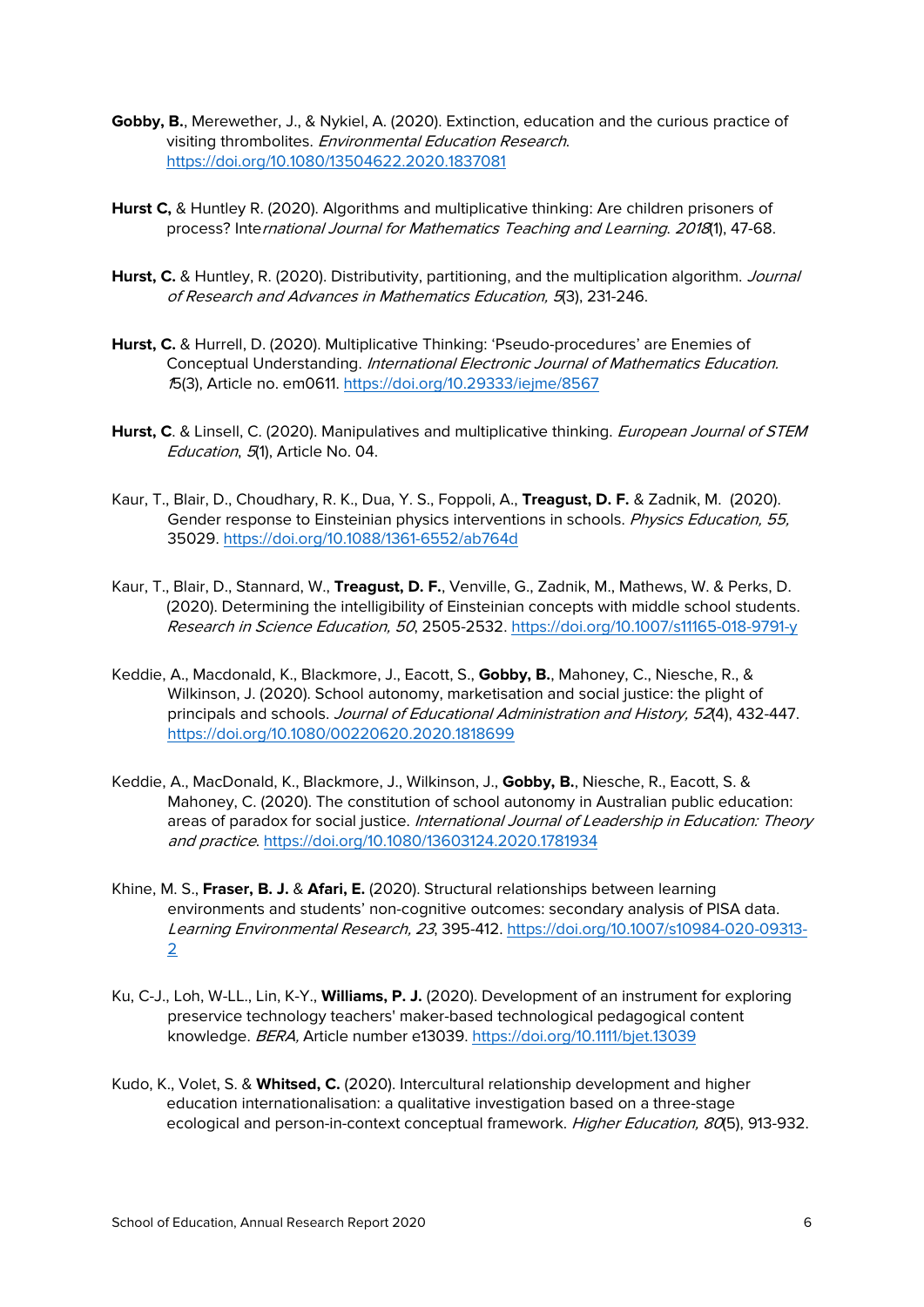- **Kuzich, S.** & **Gardner, P.** (2020). Talking about teachers: Reflecting on World Teachers' Day 2019. The Professional Educator, 3(1), 16-17.
- Lal, S., Lucey, A. D., Lindsay, E. D., **Treagust, D. F.**, Mocerino. M. & Zadnik, M. G. (2020). Perceptions of the relative importance of student interactions for the attainment of engineering laboratory-learning outcomes. Australasian Journal of Engineering Education, <sup>25</sup>(2), 155-164.<https://doi.org/10.1080/22054952.2020.1860363>
- Lal, S., Lucey, A. D., Lindsay, E. D., **Treagust, D. F.**, Long, J. M., Mocerino. M. & Zadnik, M. G. (2020). Student perceptions of instruction sheets in face-to-face and remotely-operated engineering laboratory learning. European Journal of Engineering Education, 45(4), 491-515. <https://doi.org/10.1080/03043797.2019.1654433>
- **Lambert, C.**, Aubrey, S. & Leeming, P. (2020). Pre-task preparation and second language speech processing. TESOL Quarterly.<https://doi.org/10.1002/tesq.598>
- Langmann, S. & **Gardner P.** (2020). The intersemiotic affordances of photography and poetry Semiotica, 2020(236-237), 85-102.<https://doi.org/10.1515/sem-2018-0050>
- Leeming, P., Aubrey, S., **Lambert, C.** (2020). Collaborative Pre-Task Planning Processes and Second-Language Task Performance. RELC Journal. 1-17.
- Lin, K., Hsiao, H., **Williams, P. J.,** & Chen, Y. E. (2020). Effects of 6E-oriented STEM practical activities in cultivating middle school students' attitudes toward technology and technological inquiry ability. Research in Science & Technological Education, 38(1), 1-18.
- Long, C. S. & **Fraser, B. J.** (2020). Differential effectiveness of alternative middle-school science sequences for students of different ethnicities. Learning Environments Research, 23(1), 87-99.
- Lord, C., Blazevich A, Abbiss, C. R., Drinkwater, E. J. & **Ma'ayah, F.** (2020). Comparing Maximal Mean and Critical Speed and Metabolic Powers in Elite and Sub-Elite Soccer. International Journal of Sports Medicine, <sup>41</sup>(04), 219-226. [https://doi.org/10.1055/a-1065-](https://doi.org/10.1055/a-1065-2100) [2100](https://doi.org/10.1055/a-1065-2100)
- Lord, C., Blazevich, T., Abbiss, C. R., & **Ma'ayah F.** (2020). A Reduction in Match-to-match Variability Using Maximal Mean Analyses in Sub-elite Soccer. International Journal of Sports Medicine, <sup>41</sup>(05), 300-305. <https://doi.org/10.1055/a-1073-7851>
- Lord, C., Blazevich, A. J., Abbiss, C. R. & **Ma'ayah, F.** (2020). Reliability and validity of maximal mean and critical speed and metabolic power in Australian youth soccer players. Journal of Human Kinetics, 73(1), 93-102. <https://doi.org/10.2478/hukin-2019-0135>
- Mansfield, C. F., **Beltman, S.,** & Weatherby-Fell, N. L. (2020). "I actually felt more confident": An online resource for enhancing pre-service teacher resilience during professional experience. Australian Journal of Teacher Education, 45(4), 30-48. <https://ro.ecu.edu.au/ajte/vol45/iss4/3/>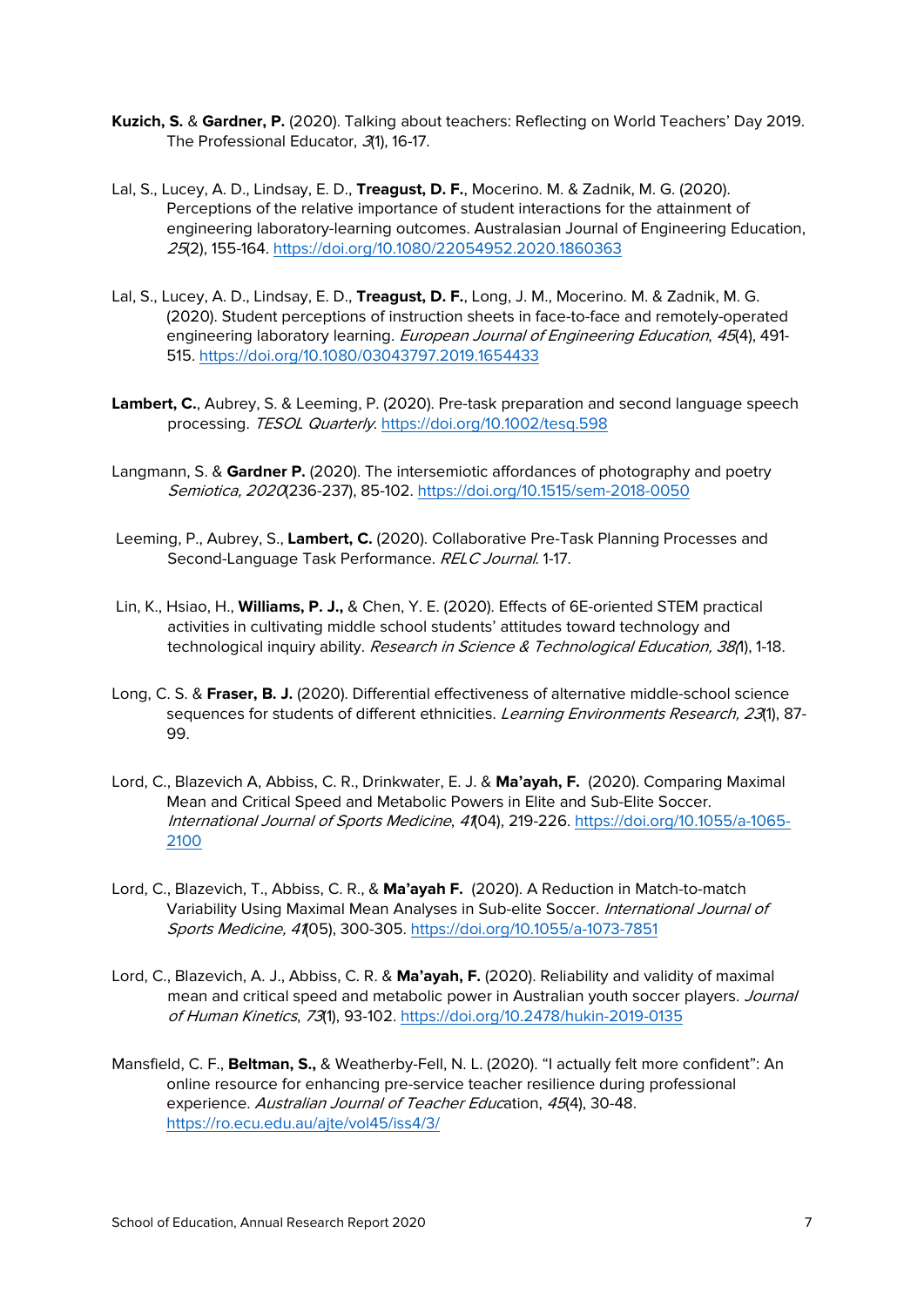- **McLure, F. I.**, **Won, M.**, & **Treagust, D. F.** (2020). A sustained multidimensional conceptual change intervention in grade 9 and 10 science classes. International Journal of Science Education, <sup>42</sup>(5), 703-721.<https://doi.org/10.1080/09500693.2020.1725174>
- **McLure, F.**, **Won, M.** & **Treagust**, **D. F.** (2020) 'Even though it might take me a while, in the end, I understand it': a longitudinal case study of interactions between a conceptual change strategy and student motivation, interest and confidence. Disciplinary and Interdisciplinary Science Education. <sup>2</sup>, Article 10.<https://doi.org/10.1186/s43031-020-00027-2>
- **McLure, F. I., Won, M.** & **Treagust, D. F.** (2020). Students' understanding of the emergent processes of natural selection: The need for ontological conceptual change. International Journal of Science Education, <sup>42</sup>(9), 1485-1502. <https://doi.org/10.1080/09500693.2020.1767315>
- **McLure, F. I.**, **Won, M.**, & **Treagust, D. F.** (2020) Teaching thermal physics to year 9 students: the thinking frames approach. Physics Education, 55(3), 1-7.
- McMinn, M., **Aldridge, J.** & Henderson, D. (2020). Learning environment, self-efficacy for teaching mathematics, and beliefs about mathematics Learning Environments Research. <https://doi.org/10.1007/s10984-020-09326-x>
- Md Yunus, A. S., Esa, N., Zakaria, M. H., Saari, N., Ismail, A., Noordin, N., Cummings, R., Smigiel, H. & **Whitsed, C.** (2020). Comparison between the senior and junior academics' perceptions on criteria in measuring teaching effectiveness. Universal Journal of Educational Research, <sup>8</sup> (3C), 17-30.
- **Murcia K**, Pepper, C., Joubert, M., Cross, E. & Wilson, S. (2020). A framework for identifying and developing children's creative thinking while coding with digital technologies. *Issues in* Educational Research, <sup>30</sup>(4), 1395-1417.
- **Murcia, K**., Pepper, C. & Williams, J. (2020). Youth STEM career choices: What's influencing secondary students' decision making. Issues in Educational Research, 30(2), 593-611.
- Nagy, I & **Malone, J.** (2020). Melody of functions and graphs: Improving senior secondary mathematics students' understanding of the function concept by active integration of mathematics and music. The Educational Review, USA. 4(8), 157-165. <http://dx.doi.org/10.26855/er.2020.11.001>
- Nguyen-Newby, T. H. & **Fraser, B. J.** (2020). Computer laboratory workshops as learning environments for university business statistics: validation of questionnaires. Learning Environmental Research.<https://doi.org/10.1007/s10984-020-09324-z>
- **Oliver, R.**, **Dovchin, S.**, **Chen, J**. **C.** & **Bogachenko T.** (2020). Editorial. Australian Review of Applied Linguistics, 43(1), 1-3.
- **Oliver, R.** & Exell, M. (2020). Identity, Translanguaging, Linguicism and racism: the experience of Aboriginal people living in a remote community. International Journal of Bilingual Education and Bilingualism. <sup>23</sup>(7), 818-832. <https://doi.org/10.1080/13670050.2020.1713722>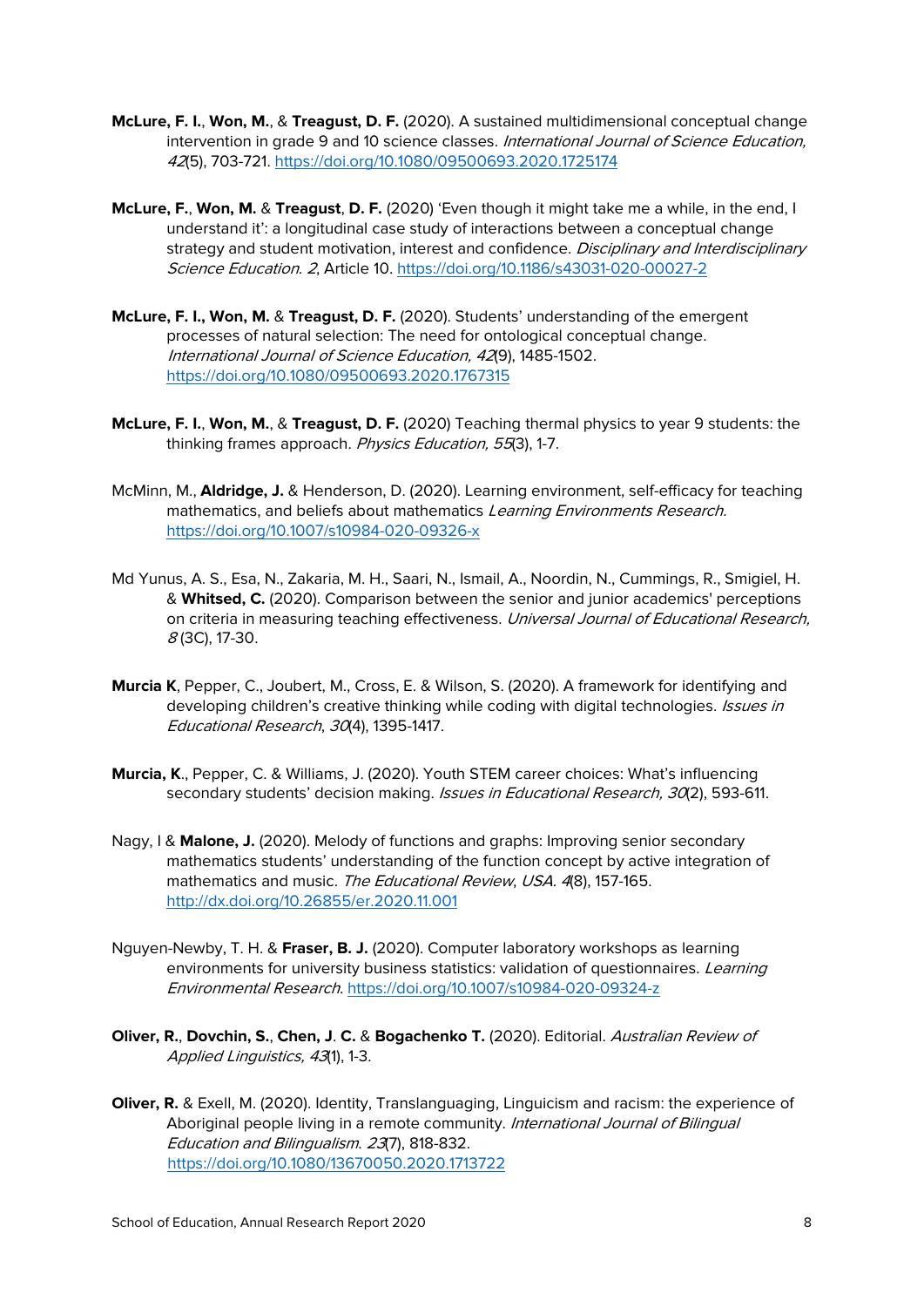- **Oliver, R.**, Wigglesworth, J., Angelo, D. & Steele, C. (2020). Translating translanguaging into our classrooms: Possibilities and challenges. Language Teaching Research. [https://doi.org/10.1177/1362168820938822](https://doi.org/10.1177%2F1362168820938822)
- **Owen, S.** (2020). In Pursuit of the Voice of Venus: Listening for Empathy in the History Classroom. Historical Encounters: A Journal of Historical Consciousness, Historical Cultures, and History Education, 73), 63-75.
- **Owen, S.** & **Davies, S.** (2020). [Maintaining an Empowered School Community: Introducing Digital](https://elements.curtin.edu.au/viewobject.html?id=295690&cid=1)  Technologies [and Developing Digital Literacies at River Montessori School.](https://elements.curtin.edu.au/viewobject.html?id=295690&cid=1) London Review of Education. Retrieved fro[m https://www.scienceopen.com/hosted](https://www.scienceopen.com/hosted-document?doi=10.14324/LRE.18.3.03)[document?doi=10.14324/LRE.18.3.03](https://www.scienceopen.com/hosted-document?doi=10.14324/LRE.18.3.03)
- Park, J., Chang, J., **Tang, K. S**., **Treagust, D. F**. & **Won, M.** (2020). Sequential patterns of students' drawing in constructing scientific explanations: focusing on the interplay among three levels of pictorial representation. International Journal of Science Education, 42(5), 677-702.
- Pramathevan, S. & **Fraser, B. J.** (2020). Learning environments associated with technology-based science classrooms for gifted Singaporean females. Learning Environments Research, <sup>23</sup>(2), 195-215.
- Rahayu, W., Putra, M.D.K, Iriyadi, D. Rahmawati, Y. & **Koul, R. B.** | Araújo, G. C. (Reviewing editor) (2020). A Rasch and factor analysis of an Indonesian version of the Student Perception of Opportunity Competence Development (SPOCD) questionnaire, Cogent Education, 71). [ttps://doi.org/10.1080/2331186X.2020.1721633](https://doi.org/10.1080/2331186X.2020.1721633)
- Rahmawati, Y., Taylor, E., Taylor, P.C. & **Koul, R.** (2020). Student empowerment in a constructivist values learning environment for a healthy and sustainable world. *Learning Environment* Research.<https://doi.org/10.1007/s10984-020-09336-9>
- **Rennie, L. J.** (2020). Shark Bay, pearl shell and family heirlooms. The Australian Gemmologist, <sup>27</sup>(4), 216-224.
- **Rennie, L. J.** (2020). What's in a name? Pinctada albina, the Shark Bay pearl shell. The Australian Gemmologist, 27(3), 114-118.
- **Rennie, L. J.** & Howitt, C. (2020). The Children's Engagement Behaviour Framework: Describing young children's interaction with science exhibits and its relationship to learning. International Journal of Science Education, Part B: Communication and Public Engagement, 10(4), 355-375.<https://doi.org/10.1080/21548455.2020.1851425>
- Sabet, P. G. P. & **Zhang, G.** (2020). First names in social and ethnic contexts: A socio-onomastic approach. Language & Communication, 70, 1-12.
- Scanlan, M., Harms, C., Cochrane Wilkie, J. & **Ma'ayah, F.** (2020). The creation of goal scoring opportunities at the 2015 women's world cup. International Journal of Sports Science & Coaching, 15(5-6), 803-808. [https://doi.org/10.1177/1747954120942051](https://doi.org/10.1177%2F1747954120942051)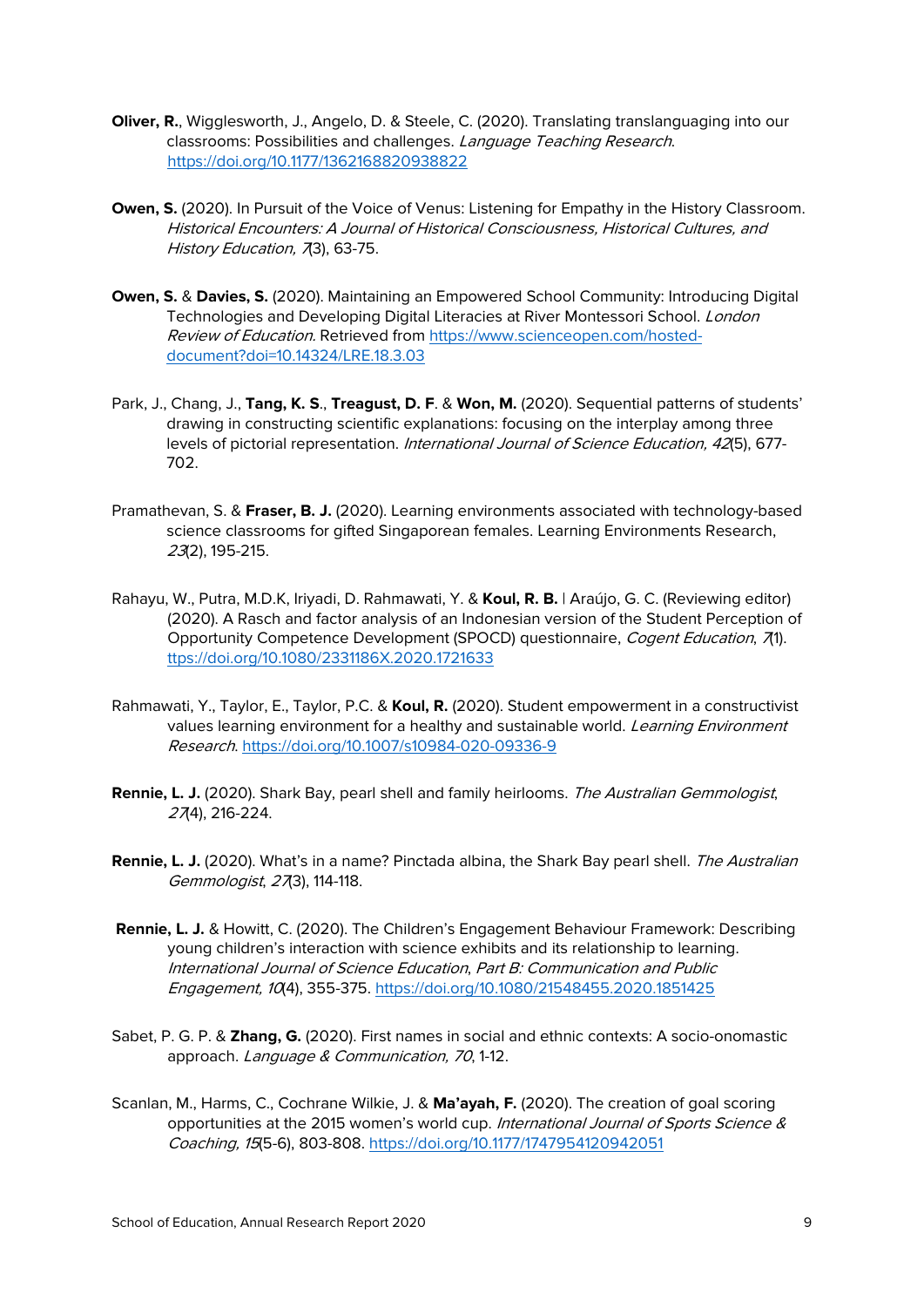- **Sheffield, R.**, **Blackley, S.** & **Bennett, D.** (2020). How future science educators view themselves and their profession: A study of pre-service science educators. Issues in Educational Research (IIER), <sup>30</sup>(1), 302-322.
- Simbolon, N. E., **Oliver, R.** & **Mercieca, P.** (2020). Lecturers' perceptions of English medium instruction (EMI) practice at a university in Indonesia. Journal of Social Science & Humanities, <sup>28</sup>(2), 1-17.
- **Smith, C.A.**, **Beltman, S., Dinham, J., Dobinson, T. J.**, & **Jay, J. (**2020). Supporting undergraduate university students through instrumental mentoring. Australian Journal of Teacher Education, <sup>45</sup>(1).<http://dx.doi.org/10.14221/ajte.2020v45n1.6>
- Stocklmayer, S. M. & **Rennie L. J.** (2020). Editorial. International Journal of Science Education, Part B: Communication and Public Engagement <sup>10</sup>(2), 93-95.
- Subiantoro, A.W. & **Treagust, D. F**. (2020). Development and validation of an instrument for assessing high-school students' perceptions of socio-scientific issues-based learning in biology. Learning Environment Research. <https://doi.org/10.1007/s10984-020-09332-z>
- **Tan, S**., **Wiebrands, M.**, O'Halloran, K., & **Wignell, P.** (2020). Analysing student engagement with 360-degree videos through multimodal data analytics and user annotations. Technology, Pedagogy and Education, 29(5), 593-612.<https://doi.org/10.1080/1475939X.2020.1835708>
- **Tang, K. S.** (2020). The Use of Epistemic Tools to Facilitate Epistemic Cognition & Metacognition in Developing Scientific Explanations. Cognition and Instruction, 38(4), 474-502. <https://doi.org/10.1080/07370008.2020.1745803>
- **Tang, K. S.** & Rappa, N. A. (2020). The Role of Metalanguage in an Explicit Literacy Instruction on Scientific Explanation. International Journal of Science and Mathematics Education. <https://doi.org/10.1007/s10763-020-10121-6>
- **Treagust, D. F.**, & Qureshi, S.S., Vishnumolakala, V.R., Ojeil, J., Mocerino, M., & Southam, D. C. P. (2020). Process-Oriented Guided Inquiry Learning (POGIL) as a culturally relevant pedagogy (CRP) in Qatar: A perspective from grade 10 chemistry classes. Research in Science Education, <sup>50</sup>, 813-831.
- Von Oppell, M. & **Aldridge, J.** (2020). Development and validation of a Teacher Belief Survey for the constructivist classroom. International Journal of Educational Reform, 30(2). 138-162. [https://doi.org/10.1177/1056787920939896](https://doi.org/10.1177%2F1056787920939896)
- **Walker, R.**, **Oliver, R.** & Mackenzie, R. (2020). Interviews with secondary school students: Perceptions of feedback. Issues in Educational Research, 30(4), 1576 -1595.
- Wei, J, **Treagust, D. F.**, Mocerino, M., Vishnumolakala, V. R., Zadnik, M. G., Lucey, A. D., & Lindsay, E. D. (2020). Design and Validation of an Instrument to Measure Students' Interactions and Satisfaction in Undergraduate Chemistry Laboratory Classes. Research Science Education. <https://doi.org/10.1007/s11165-020-09933-x>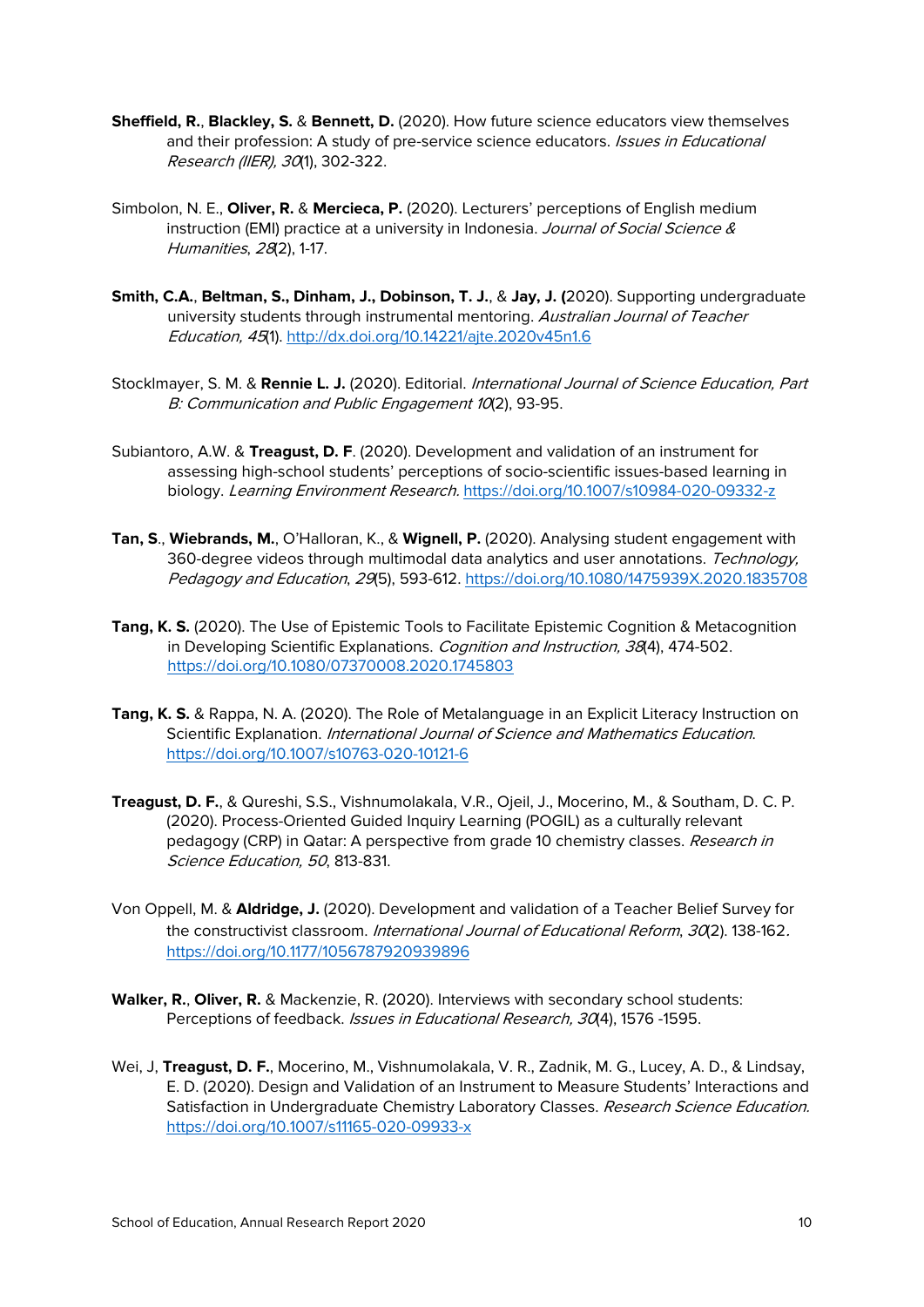- Whettingsteel, E., **Oliver, R.** & Tiwari, R. (2020). It would give you a space to be yourself: Increasing a sense of belonging for Aboriginal students in boarding schools through interior architecture. Australian and International Journal of Rural Education, 30(2), 84 -110.
- **Wignell, P.**, **Tan, S.**, O'Halloran, K. L., & Chai, K. (2020). The Twittering Presidents: An Analysis of Tweets from @BarackObama and @realDonaldTrump. Journal of Language and Politics, <sup>20</sup>(2), 197-225. <http://doi.org/10.1075/jlp.19046.wig>
- Wilkins, C., **Gobby, B.** & Keddie, A. (2020). The neo-performative teacher: School reform, entrepreneurialism and the pursuit of educational equity. British Journal of Educational Studies.<https://doi.org/10.1080/00071005.2020.1739621>
- Williams, M. & **Tang, K. S.** (2020). The implications of the non-linguistic modes of meaning for language learners in science: a review. International Journal of Science Education. 42(7), 1041 – 1067.<https://doi.org/10.1080/09500693.2020.1748249>
- Yunus, A. S. M., Esa, N., Zakaria, M. H., Saari, N., Ismail, A., Norodom, N., & **Whitsed, C.** (2020). Comparison between the senior and junior academics' perceptions on criteria in measuring teaching effectiveness. Universal Journal of Educational Research, 8(3), 17 - 30.
- **Zhang, G.** (2020). Vague language challenged. International Review of Pragmatics, 12(1), 107-134. <https://doi.org/10.1163/18773109-01201104>
- **Zhang, G.** & Tseng, M.Y. (2020). Perceptions of and attitudes toward elastic language in online health communication in Chinese. Internet Pragmatics, 3(1), 34-63.
- Zhang, Z., **Tan, S.,** Wignell, P., & O'Halloran, K. L. (2020). Addressing International Students on Australian and Chinese University Webpages: A Comparative Study. Discourse, Context & Media, <sup>36</sup>, 1 – 13. <https://doi.org/10.1016/j.dcm.2020.100403>
- Zhao, Y. & **Ellis, R.** (2020). The relative effects of implicit and explicit corrective feedback on the acquisition of 3rd person -s by Chinese university students: A classroom-based study. Language Teaching Research. [https://doi.org/10.1177/1362168820903343](https://doi.org/10.1177%2F1362168820903343)

#### <span id="page-10-0"></span>Book chapters

- Asano-Cavanagh, Y. (2020). Lost in translation: A semantic analysis of no da in Japanese. In H. Bromhead, & Y. Zhengdao (Eds.). Meaning, Life and Culture: In conversation with Anna Wierzbicka (pp. 229-248). Canberra: ANU Press.
- **Beltman, S.** (2020). Understanding and examining teacher resilience from multiple perspectives. In C.F. Mansfield (Ed.). Cultivating teacher resilience: International approaches and outcomes. Springer.<https://doi.org/10.1007/978-981-15-5963-1>
- **Bogachenko, T.** & **Oliver, R.** (2020). The potential of TBLT as an innovation in post-Soviet society: Case studies from Ukraine. In C. Lambert, & R. Oliver, (Eds.), Using Tasks in Second Language Teaching: Practice in Diverse Contexts (pp. 162-177). Bristol, Multilingual Matters.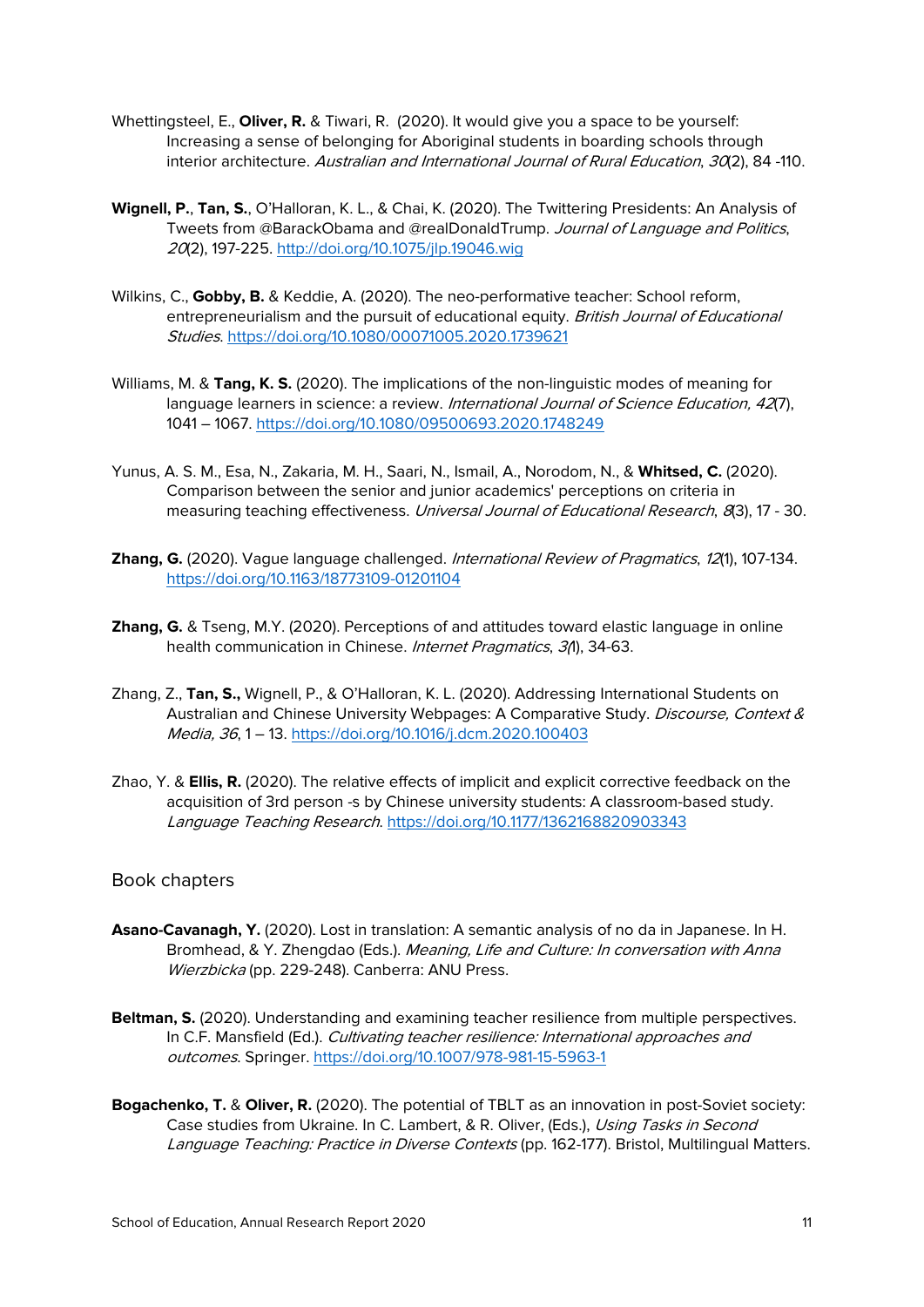- **Chen, J., Bogachenko, T., Sims, C.,** & **Cooper, M.** (2020). The use of VoiceThread as a multimodal digital platform to foster online students' task engagement, communication and online community building. In S. Dovchin (Ed.), Avatar (pp. 175-203). Peter Lang, Oxford.
- **Chen, J.** & **Dobinson, T.** (2020). Digital communication in a virtual community of practice: Linguistic/paralinguistic behaviour in the multimodal context of Blackboard Collaborate. In S. Dovchin (Ed.), *Digital communication, linguistic diversity and education* (pp. 121-145). Peter Lang, Oxford.
- **Dovchin, S.** (2020). Introduction: Digital Communication, Linguistic Diversity and Education. In S. Dovchin (Ed.), Digital Communication, Linguistic Diversity and Education (pp. 1-9). Peter Lang, Oxford.
- **Dovchin, S.** (2020). The Mongolian Neologisms in the Post-Socialist Mongolia. In S. Dovchin (Ed.), Digital Communication, Linguistic Diversity and Education (pp. 73-91). Peter Lang, Oxford.
- **Dovchin, S.** & Canagarajah, S., (2020). The everyday politics of translingualism as a resistant practice. In S. Dovchin & J.W. Lee (Eds.), Translinguistics: Negotiating innovation and ordinariness. Routledge.
- Ellis, D., & **Williams, P. J.** (2020). STEM Policy in Australia. In C. C. Johnson, M. J. Mohr-Schroeder, T. J. Moore, & L. D. English (Eds.), Handbook of Research on STEM Education (pp. 428-442). New York: Routledge.
- **Ellis, R**. (2020). Teacher-preparation for task-based language teaching. In C. Lambert & R. Oliver (Eds.), Using tasks in second language contexts: Practice in diverse contexts (pp. 99-119). Bristol, UK: Multilingual Matters.
- **Hasegawa, H.** (2020). The effectiveness of online instruction with regards to acquiring script writing when learning Japanese as a second language. In D. Sender (Ed.), Digital Communication, Linguistic Diversity and Education (pp. 149-174). Oxford: Peter Lang.
- **Hasegawa, H., Chen, J.,** & Collopy, T. (2020). First-Year Japanese learners' perceptions of computerised vs. face-to-face oral testing: Challenges and implications. In M. Kruk & M. Peterson (Eds.), New technological applications for foreign and second language learning and teaching (pp. 203-221). Hershey, PA: IGI Global.
- Koh, N. K., Hoi, W. H., & **Fraser, B. J.** (2020). Flipped instruction among medical students in Singapore. In Z. Walker, D. Tan & N. K. Koh (Eds.), Flipped classrooms with diverse learners: International perspectives (pp. 269-285). New York: Springer Nature.
- **Lambert, C.** (2020). Frameworks for using tasks in second language instruction. In Lambert, C. & Oliver, R. (Eds.), Using Tasks in Second Language Teaching: Practice in Diverse Contexts. (pp. 13-34). Bristol: Multilingual Matters.
- **Lambert, C.** & **Oliver, R.** (2020). Introduction: Tasks in Context. In C. Lambert, & R. Oliver, (Eds.), Using Tasks in Diverse Contexts (pp. 1-12). Bristol: Multilingual Matters.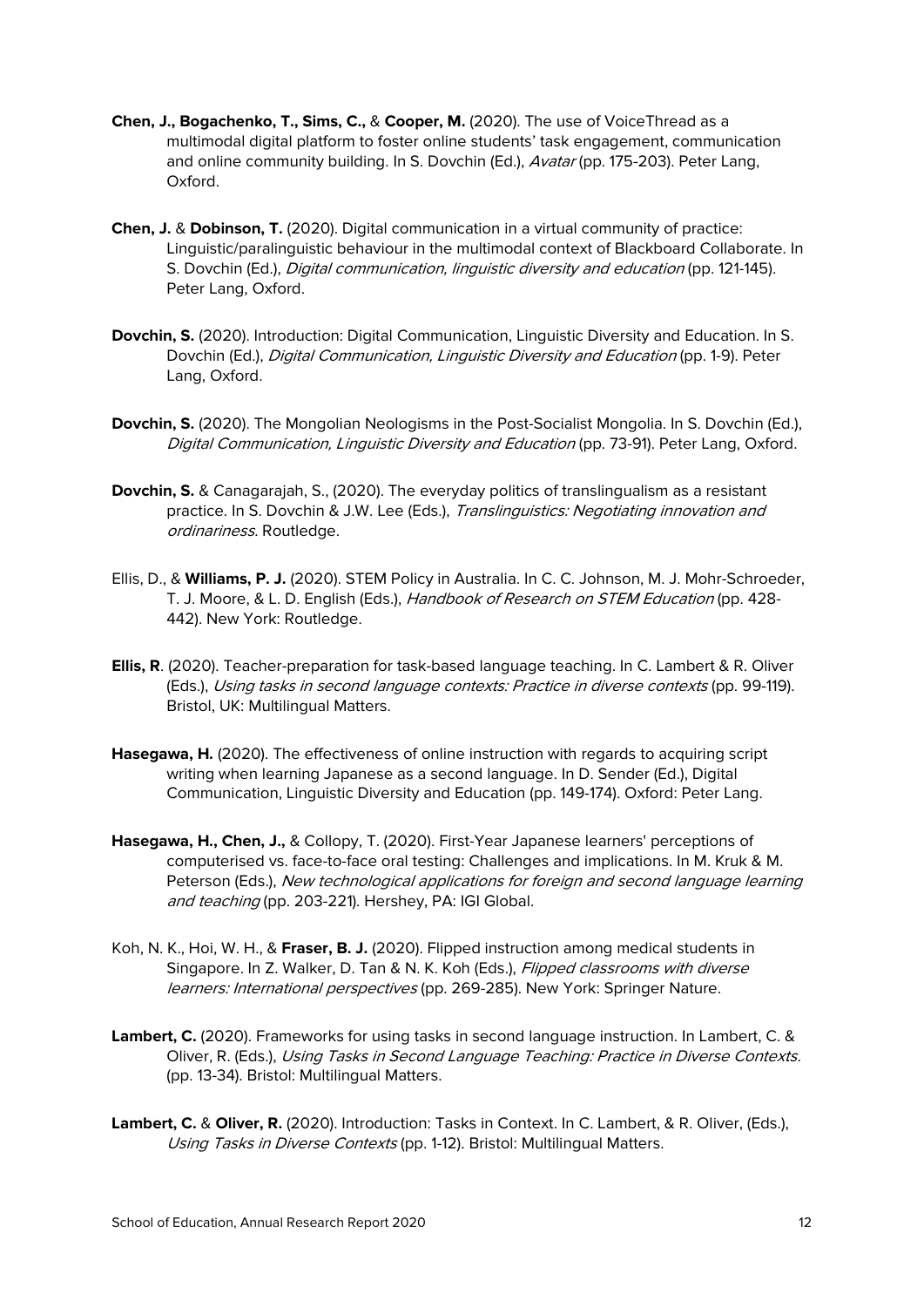- Larsson, T., Loewen, S., **Oliver, R.**, Sasaki, M., Tracy-Ventura, N. & Plonsky, L. (2020). Towards achieving work-life balance in academia: Comments and personal essays from six applied linguists. In L. Plonsky, (Ed.), Professional development in applied linguistics: A guide to success for graduate students and early career faculty (pp 50-64). Johns Benjamins, Amsterdam: The Netherlands.
- Leask, B., **Whitsed, C.,** de Wit, H., & Beelen, J. (2020). Faculty engagement: Moving beyond a discourse of disengagement. In A. C. Ogden, B. Streitwieser. C. Van Mol (Eds.), Education Abroad: Bridging Scholarship and Practice (pp. 184-199). Routledge.
- Mansfield, C. F., **Beltman, S**., Weatherby-Fell, N., & Broadley, T. (2020). A BRiTE Journey. In C.F. Mansfield (Ed.), Cultivating teacher resilience: International approaches and outcomes (pp.27-47). Springer.<https://doi.org/10.1007/978-981-15-5963-1>
- O'Halloran, K. L., **Tan, S., Wignell, P.,** Wang, R., Chai, K. & Lange, R. (2020). Towards a discipline of multimodality: Parallels to mathematics and linguistics and new ways forward. In J. Wildfeuer, J. Pflaeging, J. Bateman, O. Seizov & C-I Tseng, (Eds.), Multimodality: Disciplinary Thoughts and the Challenge of Diversity (pp.93-112). Berlin: De Gruyter. <https://doi.org/10.1515/9783110608694-004>
- **Oliver, R.** (2020). Developing authentic tasks for the workplace using Needs Analysis: A case study of Australian Aboriginal Vocational students. In C. Lambert, & R. Oliver, (Eds.), Using Tasks in Diverse Contexts (pp. 146-161). Bristol, Multilingual Matters.
- **Oliver, R.** & **Lambert, C.** (2020). Future Directions for Research on Tasks in Second Language Instruction. In C. Lambert, & R. Oliver, (Eds.), Using Tasks in Diverse Contexts (pp. 344-346). Bristol, Multilingual Matters.
- **Owen, S.**, & **Dobson, M.** (2020). Creating caring communities in higher education. In A. Black & R. Dwyer. (Eds.), Towards a kinder academy: Collaborating, Listening and Understanding for Change.
- Puddicombe, C. & **Williams, P. J.** (2020). Technology Teacher Education in Australia. In Lung-Sheng Lee (Ed.), International Technology Teacher Education in the Asia-Pacific Region. Central Taiwan University of Science and Technology and Ministry of Education, Taiwan.
- **Rennie, L. J**., Venville, G. & Wallace, J. (2020). A worldly perspective: Applying theory to STEM education. In C. C. Johnson, M. J. Mohr-Schroeder, T. J. Moore, & L. D. English (Eds.), Handbook of Research on STEM Education. (pp. 39-50). Routledge London and New York.
- **Rennie, L. J. (**2020). Communicating certainty and uncertainty in science in out-of school contexts. In D. Corrigan, C. Buntings, A. Jones, & A. Fitzgerald (Eds.), Values in science education (pp. 7-29). Springer. Cham, Switzerland[.https://doi.org/10.1007/978-3-030-42172-4\\_2](https://doi.org/10.1007/978-3-030-42172-4_2)
- Scarlet, R. R., **Giamminuti, S.,** & Fargher, D. (2020). Creating anti-bias environments: rethinking relations with places. In R. R. Scarlet (Ed.), The anti-bias approach in early childhood (4th Ed.). Multiverse Publishing.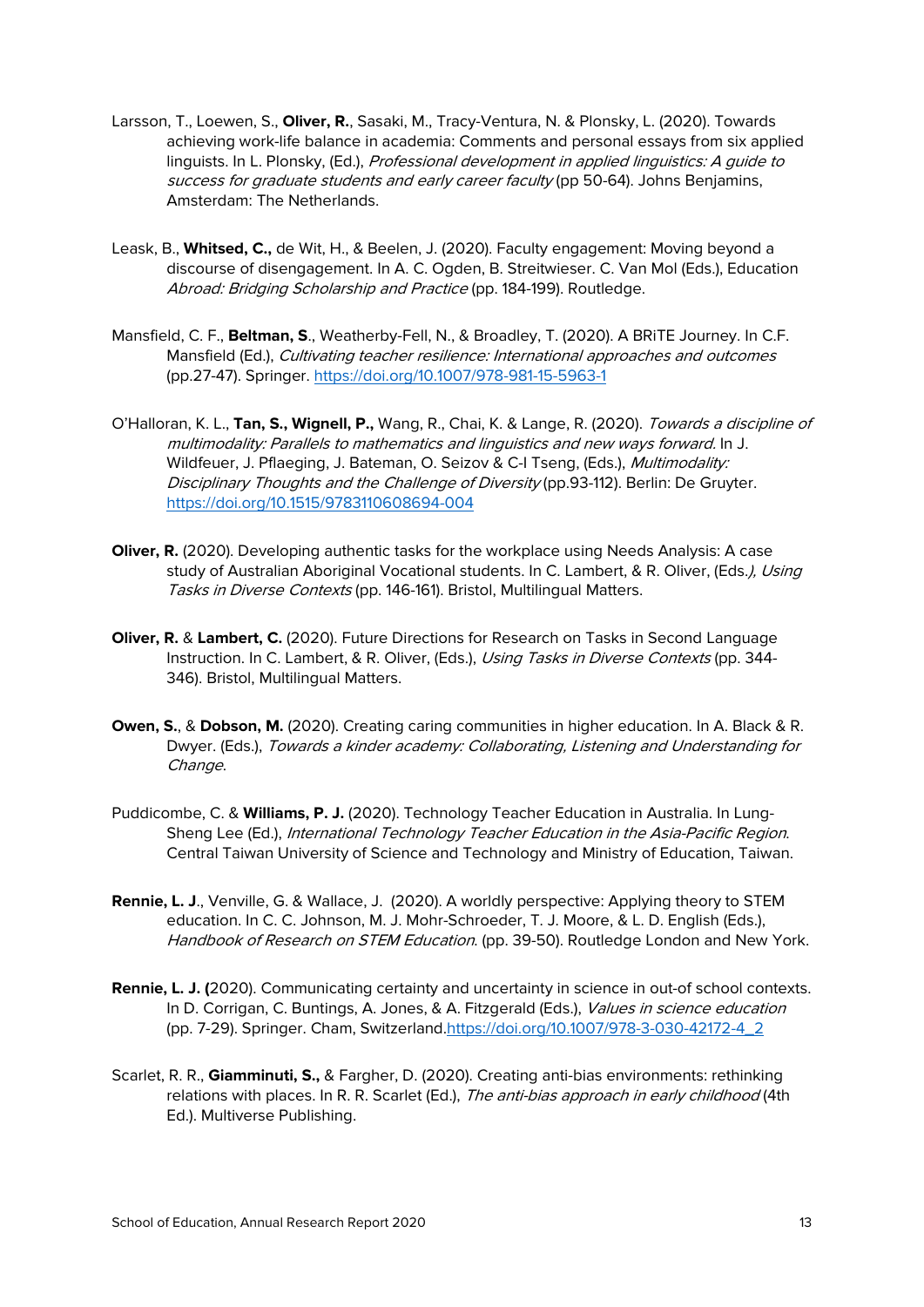- **Sheffield, R.** & De Kok, M. (2020). Steam Focused Problem-Based Learning. Building Trust. In Taylor, P and Taylor L (Eds.), Transformative STEAM Education for Sustainable Futures. UK: Routledge.
- **Tan, S.,** O'Halloran K. L., & **Wignell, P.** (2020). Multimodality. In A. De Fina & A. Georgakopoulou (Eds.), The Cambridge Handbook of Discourse Studies (pp. 263-281). Cambridge University Press.<https://doi.org/10.1017/9781108348195.013>
- **Tan, S.,** O'Halloran, K. L., **Wignell, P.**, & Lobinger, K. (2020). Images of Austerity in the British Press and in Online Media. In T. Griebel, S. Evert & P. Heinrich (Eds.), *Multimodal Approaches to* Media Discourses. Reconstructing the Age of Austerity in the United Kingdom (pp. 134- 162). New York: Routledge.<https://doi.org/10.4324/9780367332907>
- **Tang K. S.**, **Won, M.**, Mocerino M., **Treagust D. F.** &Tasker R. (2020). Multimodal Affordances of Immersive Virtual Reality (VR) for Visualising and Learning Molecular Interactions. In L. Unsworth (Ed.), Learning from Animations in Science Education (pp.75-100). Cham, Switzerland: Springer.
- **Treagust, D.** (2020). Foreword: Reflections about conducting research in teachers' science classrooms. In J. Donovan, K. Trimmer & N. Flegg (Eds.), Curriculum, Schooling and Applied Research: Challenges and Tensions for Researchers. (pp. i xxix). Palgrave Macmillan, Cham.
- **Wignell, P., Tan, S.,** O'Halloran, K. L., Lange, R., Chai, K. and Wiebrands, M. (2020). Images as ideology in terrorist-related communications. In H. Stöckl, H. Caple & J. Pflaeging (Eds.), Shifts towards Image-centricity in Contemporary Multimodal Practices. New York: Routledge.<https://doi.org/10.4324/978042948796>
- **Williams, P. J.** (2020). An Introduction to Effective Pedagogies of Design and Technology Education. In P. J. Williams & D. Barlex (Eds.), Pedagogy for Technology Education in Secondary Schools. Springer.
- **Williams, P. J.** (2020). Pedagogical approaches to vocational education. In P.J. Williams & D. Barlex (Eds.), Pedagogy for Technology Education in Secondary Schools. Springer.
- **Williams, P. J.** & Nguyen, N. (2020). Dimension socioconstructiviste des apprentissages avec les TIC. Chapter 9 in: M Chantoney & J-F Herold (Eds.), Le processus d'enseignementapprentissage. France: Éditions L'Harmattan.
- **Walker, R., Morrison, C., Beltman, S**., & **Morey, V.** (2020) Graduate perspectives of work integrated learning in fully online initial teacher education: A global imperative. In J. Fox, C. Alexander. T. Apsland. (Eds.), Teacher Education in Globalised Times Local Responses in Action. (pp.273-293). Springer, Singapore.
- Zhang, H. & **Gong, Q.** (2020)."Reskilling" through Self-Representation: Digital Story-Telling as an Alternative English Experience for Chinese International Students in Australia. In S. Dovchin (Ed.), Digital Communication, Linguistic Diversity and Education: Contemporary Studies in Descriptive Linguistics, 91-120. Oxford: Peter Lang.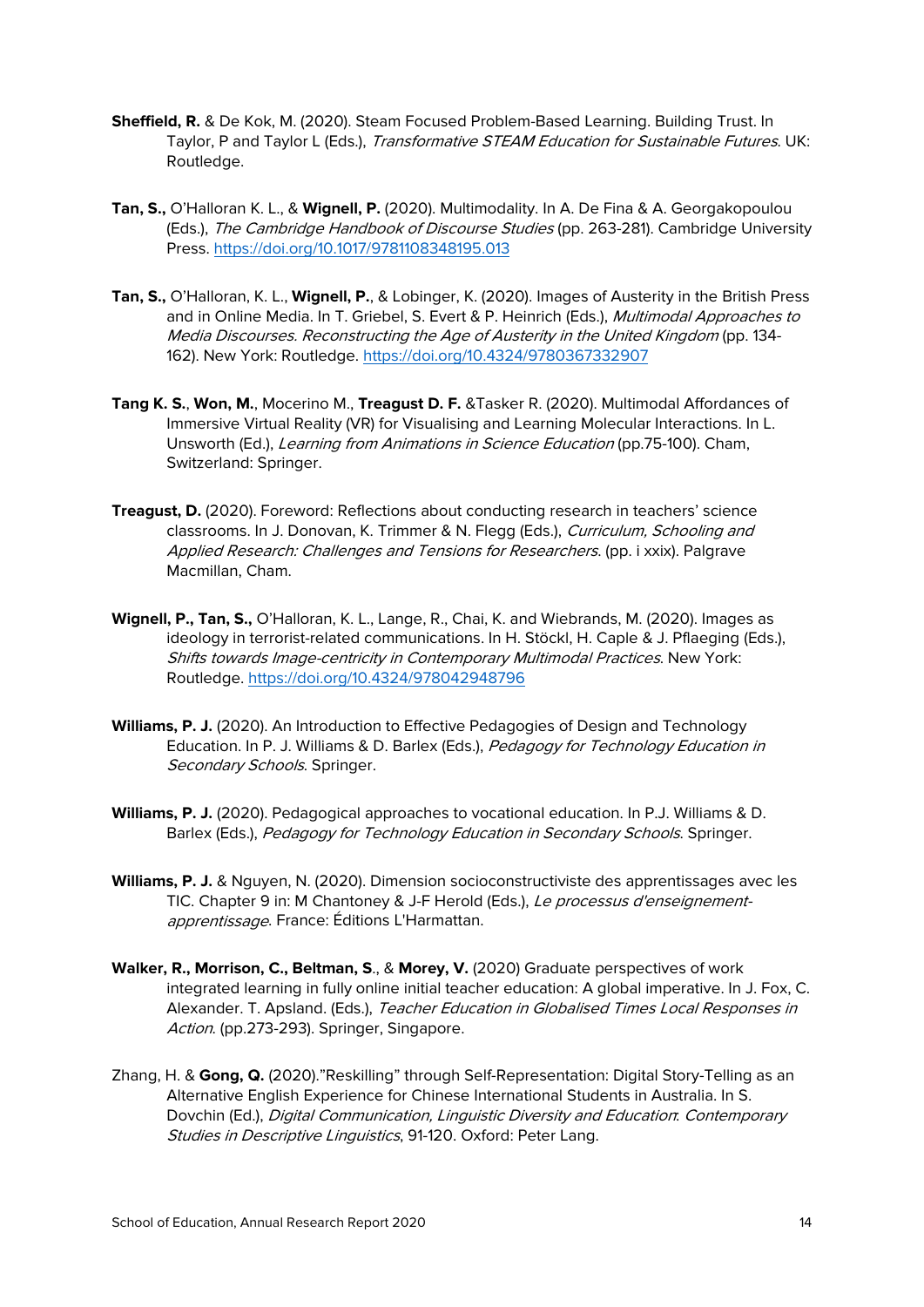#### <span id="page-14-0"></span>**Books**

**Ellis, R**., Skehan, P., Li, S., Shintani, N., **Lambert, C.** (2020). Task-Based Language Teaching: Theory and Practice. Cambridge: Cambridge University.

**Kickett-Tucker, C.** (2020). Ninni Yabini. [Fremantle Press, Fremantle, WA.](https://elements.curtin.edu.au/viewobject.html?id=287922&cid=1)

Lee, J. & **Dovchin, S.** (2020). Translinguistics: Negotiating Innovation & Ordinariness. Routledge, London.

**Murphy, S.** (2020). Sage Cookson's Sweet Escape. New Frontier, UK.

**Murphy, S.** (2020). Sage Cookson's Snow Day. New Frontier, UK.

**Murphy, S.** (2020). Worse Things. Waker Books Australia.

**Tang, K.S.** (2020). Discourse Strategies for Science Teaching & Learning: Research and Practice. New York: Routledge.

#### <span id="page-14-1"></span>Edited books

- **Dovchin, S.** (Ed). (2020). Digital Communication, Linguistic Diversity and Education. Oxford: Peter Lang.
- **Lambert, C.** & **Oliver, R.** (Eds.). (2020). Using Tasks in Second Language Teaching: Practice in Diverse Contexts. Bristol, England: Multilingual Matters.
- **Williams, P.J.** & Barlex, D. (Eds.). (2020). Pedagogy for Technology Education in Secondary Schools. Melbourne: Springer.

#### <span id="page-14-2"></span>Scholarly reports

- Allen, M., **Dinham, J.,** Henderson, A., Kavanah, M., Kavanah, M, MacDougall, C., Maddox, A & Sanson, M. [Expert consultants] (2020). The Australian student voice on the soft skills needed for the future. And how universities can integrate these skills into their teaching. Oxford University Press: Australia & New Zealand
- **Williams, P. J.** & Wellbourne-Wood, S. (2020) Opportunities for Western Australia VET providers in Easy Java. Australian Trade and Investment Commission (Austrade) and the Western Australian Department of Jobs, Tourism, Science and Innovation (JTSI). Retrieved from [https://static1.squarespace.com/static/5f49ec27d446cf7e3ac802d5/t/5fb2088708f95b782](https://static1.squarespace.com/static/5f49ec27d446cf7e3ac802d5/t/5fb2088708f95b782aac3c9a/1605503139745/WA+VET+Providers+in+East+Java+Report-1.pdf) [aac3c9a/1605503139745/WA+VET+Providers+in+East+Java+Report-1.pdf](https://static1.squarespace.com/static/5f49ec27d446cf7e3ac802d5/t/5fb2088708f95b782aac3c9a/1605503139745/WA+VET+Providers+in+East+Java+Report-1.pdf)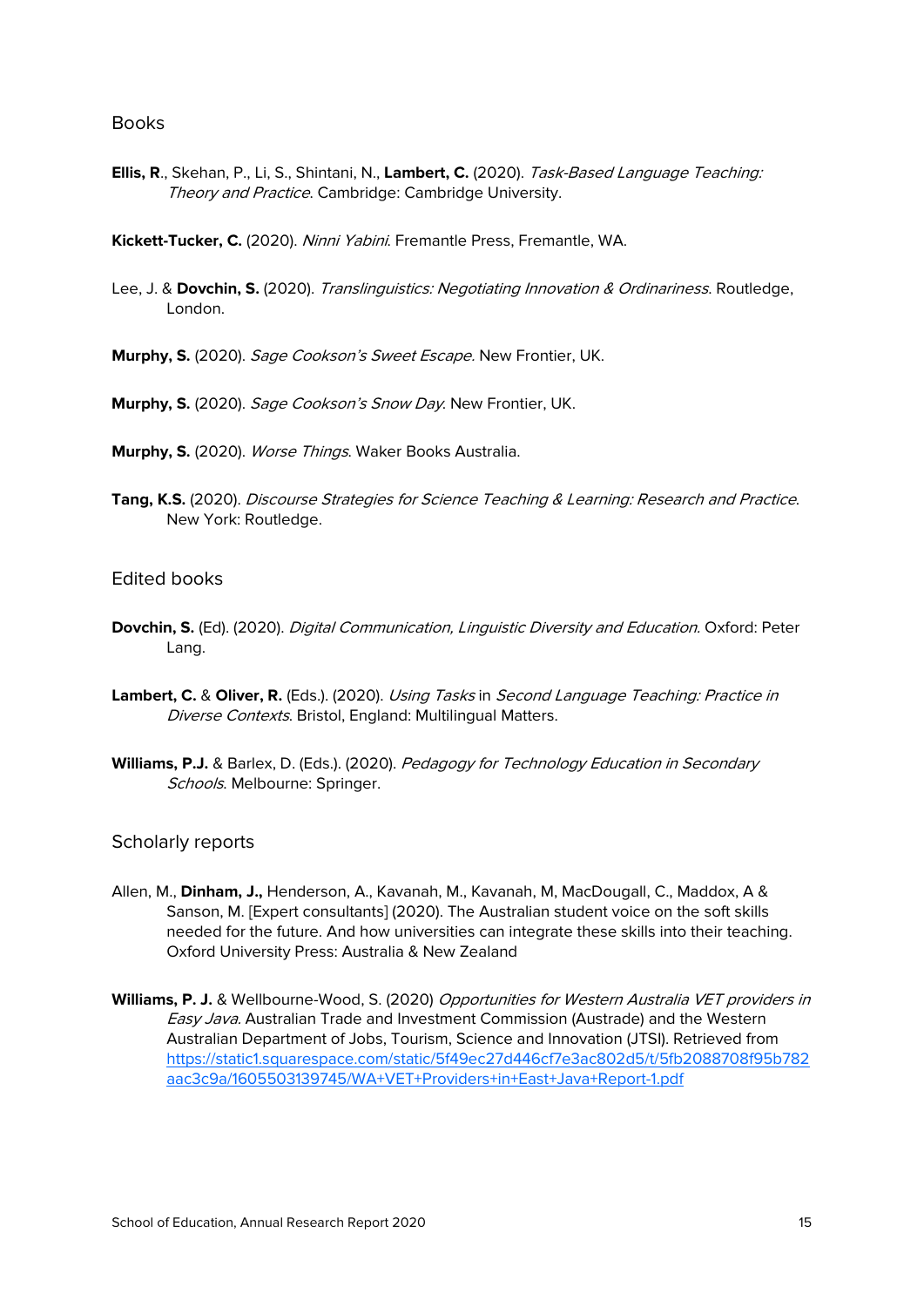<span id="page-15-0"></span>Edited conference proceedings

- Chen N. S., Pedaste, K. M., Chang, M, **Sampson. D. G.,** Huang, R. & Hooshyar, D. (2020). Preface. Proceedings: 2020 IEEE 20th International Conference on Advanced Learning Technologies (ICALT 2020). xix.
- **Cooke, A.** (2020). Affordances of 360-degree video in helping preservice educators notice young children engaging with mathematics. Proceedings: CIEAEM71 Connections and understanding in mathematics education: Making sense of a complex world, Braga, Portugal, 22-26 July 2019. pp. 375 - 382.

<span id="page-15-1"></span>Publications in the public domain

- Bartleet, B-L., & **Bennett, D.** (2020, June 21). Making Music Work: How do Australian musicians create and sustain their careers? Music Australia E-News. [https://musicaustralia.org.au/2020/06/making-music-work-how-do-australian-musicians](https://musicaustralia.org.au/2020/06/making-music-work-how-do-australian-musicians-create-and-sustain-their-careers/)[create-and-sustain-their-careers/](https://musicaustralia.org.au/2020/06/making-music-work-how-do-australian-musicians-create-and-sustain-their-careers/)
- Bartleet, B-L., Green, B., Ballico, C., & **Bennett, D.** (2020, June 18). A long way to the top: Australian musicians balance multiple roles to make their careers work. The Conversation. [https://theconversation.com/a-long-way-to-the-top-australian-musicians-balance-multiple](https://theconversation.com/a-long-way-to-the-top-australian-musicians-balance-multiple-roles-to-make-their-careers-work-140840)[roles-to-make-their-careers-work-140840](https://theconversation.com/a-long-way-to-the-top-australian-musicians-balance-multiple-roles-to-make-their-careers-work-140840)
- Bartleet, B-L., Green, B., Ballico, C., **Bennett, D.,** & Bridgstock, R. (2020, June 30). A long way to the top: Australian musicians balance multiple roles to make their careers work. Music Trust e-zine. [https://musictrust.com.au/loudmouth/a-long-way-to-the-top-australian](https://musictrust.com.au/loudmouth/a-long-way-to-the-top-australian-musicians-balance-multiple-roles-to-make-their-careers-work/)[musicians-balance-multiple-roles-to-make-their-careers-work/](https://musictrust.com.au/loudmouth/a-long-way-to-the-top-australian-musicians-balance-multiple-roles-to-make-their-careers-work/)
- **Bennett, D.**, Jevons, C., Knight, E., & Ananthram, S. (2020, June 15). Needed now: A value proposition for bized students. Campus Morning Mail. [https://campusmorningmail.com.au/news/needed-now-a-value-proposition-for-bized](https://campusmorningmail.com.au/news/needed-now-a-value-proposition-for-bized-students/)[students/](https://campusmorningmail.com.au/news/needed-now-a-value-proposition-for-bized-students/)
- **Bennett, D.**, Knight, E., & Rowley, J. (2020, July 22). The role of hybrid learning spaces in enhancing higher education students' employability. BERA blog series. [https://www.bera.ac.uk/blog/the-role-of-hybrid-learning-spaces-in-enhancing-higher](https://www.bera.ac.uk/blog/the-role-of-hybrid-learning-spaces-in-enhancing-higher-education-students-employability)[education-students-employability](https://www.bera.ac.uk/blog/the-role-of-hybrid-learning-spaces-in-enhancing-higher-education-students-employability)
- Bridgstock, R., Bartleet, B-L., & **Bennett, D.** (2020, July 24). Making music work in and beyond 2020. NiTRO. The Australian Council of Deans and Directors of Creative Arts. <https://nitro.edu.au/articles/2020/7/24/making-music-work-in-and-beyond-2020>
- **Gardner, P.** (2020, August). Myths and Deception: Synphonpreneurs' are pushing synthetic phonics in our schools. *Education HQ News*. [https://educationhq.com/news/myths-and](https://educationhq.com/news/myths-and-deception-synphonpreneurs-are-pushing-synthetic-phonics-in-schools-79934/)[deception-synphonpreneurs-are-pushing-synthetic-phonics-in-schools-79934/#](https://educationhq.com/news/myths-and-deception-synphonpreneurs-are-pushing-synthetic-phonics-in-schools-79934/)
- **Giamminuti, S.** (2020, June) Podcast interview: Early Childhood Education for the Common Good. Reggio Emilia Australia Information Exchange.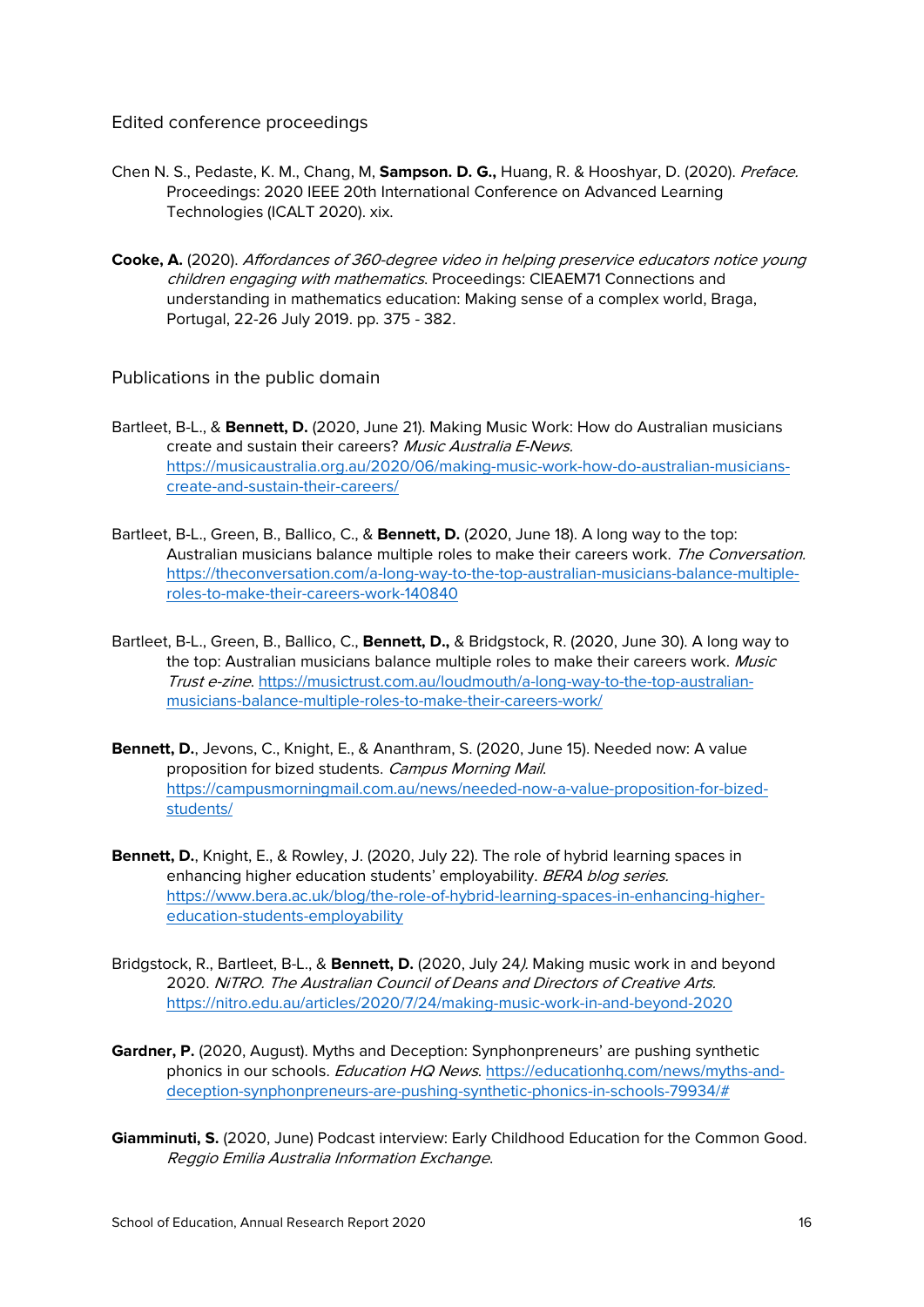- Glisic, I. & **Owen, S.** "Australian Women's History Network Roundtable: #SaveArtsDegrees: Humanities is the H in HEART". VIDA Blog. [http://www.auswhn.org.au/blog/humanities](http://www.auswhn.org.au/blog/humanities-and-heart/)[and-heart/](http://www.auswhn.org.au/blog/humanities-and-heart/)
- **Healey, B.** (2020, August). 4 ways to teach you're (sic) kids about grammar so they actually care. The Conversation. [https://theconversation.com/4-ways-to-teach-youre-sic-kids-about](https://theconversation.com/4-ways-to-teach-youre-sic-kids-about-grammar-so-they-actually-care-144353)[grammar-so-they-actually-care-144353](https://theconversation.com/4-ways-to-teach-youre-sic-kids-about-grammar-so-they-actually-care-144353)
- **Paris L,** Morris, J. (2020, 21 Feb 09 Mar). The Digital Sabbath Project Visual Arts Works. The Moore's Contemporary Art Gallery, Fremantle. (Curated exhibition).
- **Paris L,** Morris, J. (2020, 21 Feb 08 Mar). The Digital Sabbath Project Visual arts works (paintings, drawings, ceramics, sculptures). The Moore's Contemporary Art Gallery, Fremantle. (Performance (Music, Theatre, Dance).
- **Tang, K-S**. (2020, August). Teach questions, not answers: science literacy is a crucial skill. The Conversation[. https://theconversation.com/teach-questions-not-answers-science-literacy](https://theconversation.com/teach-questions-not-answers-science-literacy-is-a-crucial-skill-144731)[is-a-crucial-skill-144731](https://theconversation.com/teach-questions-not-answers-science-literacy-is-a-crucial-skill-144731)
- Tomlinson, V., Bridgstock, R., Bartleet, B-L., & **Bennett, D.** (2020, July 24). Making music work in and beyond 2020. NiTRO. The Australian Council of Deans and Directors of Creative Arts. <https://nitro.edu.au/articles/2020/7/24/making-music-work-in-and-beyond-2020>
- **Walker, R.** & **Sims, C.** (2020, May). Studying teaching online so now it is acceptable. Canberra Times. [https://www.canberratimes.com.au/story/6741986/studying-teaching-online-so](https://www.canberratimes.com.au/story/6741986/studying-teaching-online-so-now-its-ok/)[now-its-ok/](https://www.canberratimes.com.au/story/6741986/studying-teaching-online-so-now-its-ok/)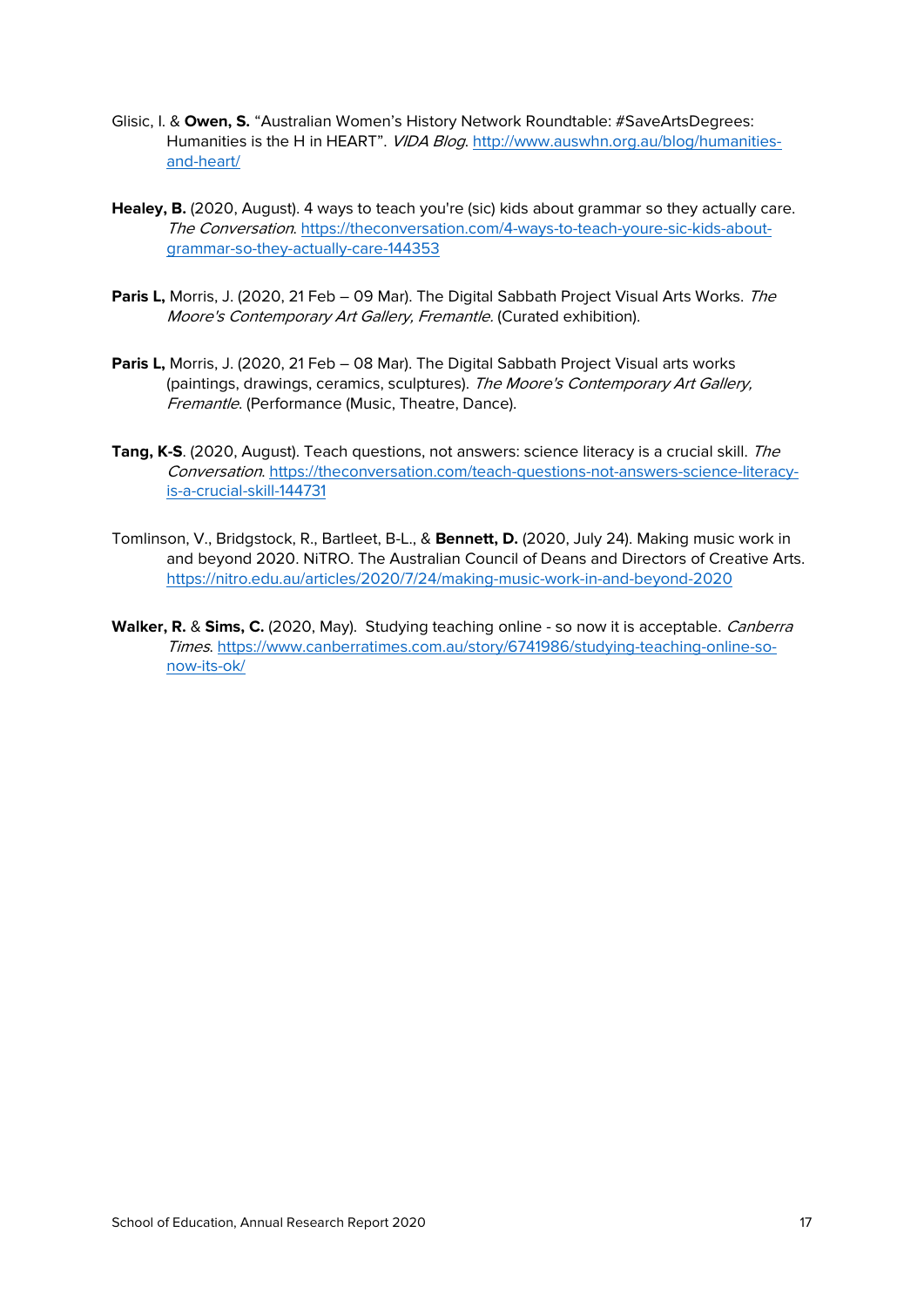### <span id="page-17-0"></span>**Presentations**

#### <span id="page-17-1"></span>Keynote presentations

- Beltman, S. (2020, November). Teacher resilience in tough times. [Keynote address]. Australian Council for Health and Physical Education Western Australia Conference. Perth, Australia.
- **Bennett, D.** (2020, February). Thinking beyond graduation: Employment, employability and higher music education. [Keynote address]. Creative Identities in Transition International Conference. Universität für Musik und darstellende Kunst Wien, Vienna.
- **Giamminuti, S.** (2020, February). The Value of Culture and an Ethic of Innovation: Reciprocal Professionalism in Reggio Emilia. [Keynote address]. Inspire 2020 Conference. MCEC. Melbourne, Australia.
- Keddie, A., **Gobby, B.,** Niesche, R., & MacDonald, K. (2020, October 16). School Autonomy Reform and Public Education in Australia. [Keynote address]. IPS Alliance Virtual Leadership Event, Queensland.
- **Oliver, R.** (2020, November). Towards achieving work-life balance in academia. [Keynote address]. Improving early to mid-career female academics in academia workshop. Curtin University, Western Australia.
- **Oliver, R.** (2020, November). Using CLIL to teach a second language: Will it work for EALD learners? [Keynote Address]. WATESOL AGM. Perth, Western Australia.
- **Owen, S.** (2020, March). Contesting History: Who, When, Why But How? [Keynote address]. Virtual launch of the National History Challenge. Australia.
- **Owen, S.** (2020, August). *Is History Sustainable?* [Keynote address]. HASS Week 2020 Virtual Conference. Perth, Australia.
- **Treagust, D.** (2020, February). Multiple representations and conceptual change: Suggestions for future research. [Keynote address]. The 1st International Conference on Education: Education 2020: Innovation and Development for Education in the 21st Century. Udon Thani Rajabhat University, Thailand.
- **Whitsed, C.** (2020). 8th Residential PhD Seminar. [Keynote address]. Centre for Internationalisation of Education, University of Groningen (Frysiân Campus). Netherlands.
- **Whitsed, C.** (2020). Unity in Diversity International Conference. [Keynote address]. Universitas Triatma Mulya Stenden. Bali, Indonesia.
- **Whitsed, C.** (2020). Webinar: Methodologies and Evaluation of the Teaching-Learning Process. [Keynote address]. Centre for Internationalisation of Education Brazil – Australia. Pontifical Catholic University of Rio Grande do Sul, Brazil.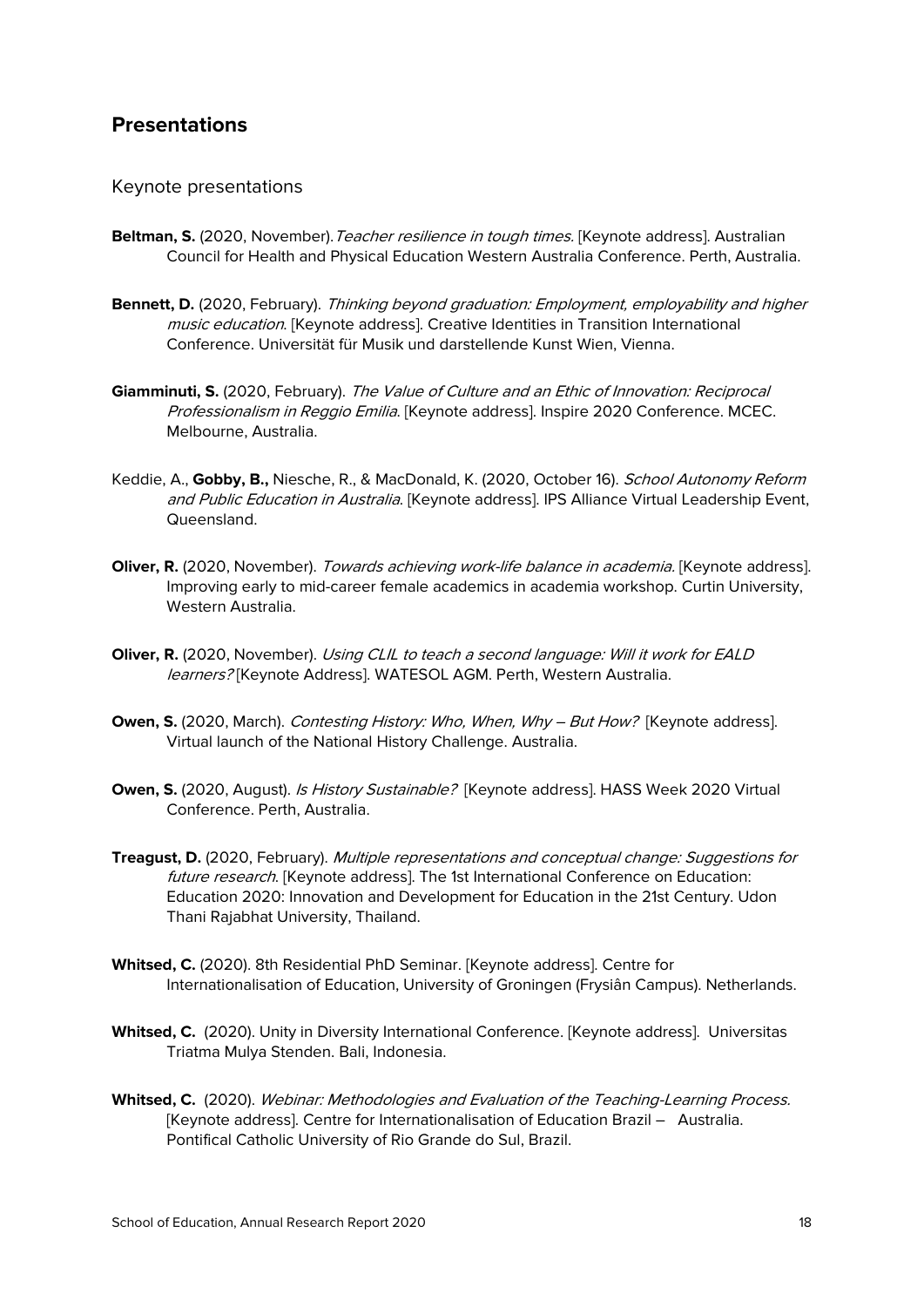Won, M. (October, 2020). Teaching for scientific understanding through immersive virtual reality. [Keynote presentation]. International Conference on Science Education and Technology 2020, Sebelas Maret University (UNS), Indonesia.

<span id="page-18-0"></span>Conference presentations

- **Giamminuti, S.** (2020, August). The Atelier as a guarantee of pedagogical and cultural transformation. [Invited presentation]. Art Education Victoria Conference (Online).
- **Oliver, R.** (2020, November). Using CLIL to teach a second language: Will it work for EALD learners? International TESOL conference, Ho Chi Min City, Vietnam (Online).
- Paris, L. (2020, June). The Digital Sabbath Project: An early-career teacher wellbeing intervention. [Paper presentation]. 15th International Arts in Society Conference Galway Ireland. (Online).
- **Tan, S.**, O'Halloran, K. & Pal, G. (2020, May). [Paper presentation]. Opening conference: Multimodal Rhetoric in Online Media Communications. Center for Interdisciplinary Research (ZiF), Bielefeld University, Germany.
- **Tang, K. S.,** Tan, A. K., & Mortimer, E. (2020, Nov). [Paper presentation]. Methods of Science Classroom Discourse Analysis in Science Education. Contemporary Approaches to Research in Mathematics, Science, Health & Environmental Education Symposium (Online).
- **Tang, K. S.** (2020, June). [Paper presentation]. *Discourse patterns and strategies in science* classrooms: A synthesis of classroom discourse frameworks. Annual conference of the Australasian Science Education Research Association (Online).
- **Whitsed, C**., Hermans, J. G., Casal Sala, M. (2020, October). Who owns internationalization? A three-dimensional model to enhance staff engagement. European Association for International Education (EAIE) Community Exchange.
- **Whitsed, C.** (2020, March). [Invited speaker]. 4th International Conference: Transcending National Boundaries- Diversity & Inclusion: Critical for Effective Internationalisation. Symbiosis International University. Pune, India.
- Williams, P. J. (2020, March). The principles of teaching making in STEM. [Paper presentation]. 82nd Annual International Technology and Engineering Education Association (ITEEA) Conference. Baltimore, Maryland.
- Won, M. (2020, December). *Exploring the 3rd Eye: Visualising science and medicine*. [Invited talk]. XR: WA VR, AR, Games, and Interactive Conference and Festival, Perth, WA.
- Zhang, H. & **Gong, Q.** (2020, May). "Reskilling" through Self-representation in a Digital Storytelling Project for Chinese International Students in Australia. [Paper presentation] International Communication Association (ICA) 2020 Conference. Online.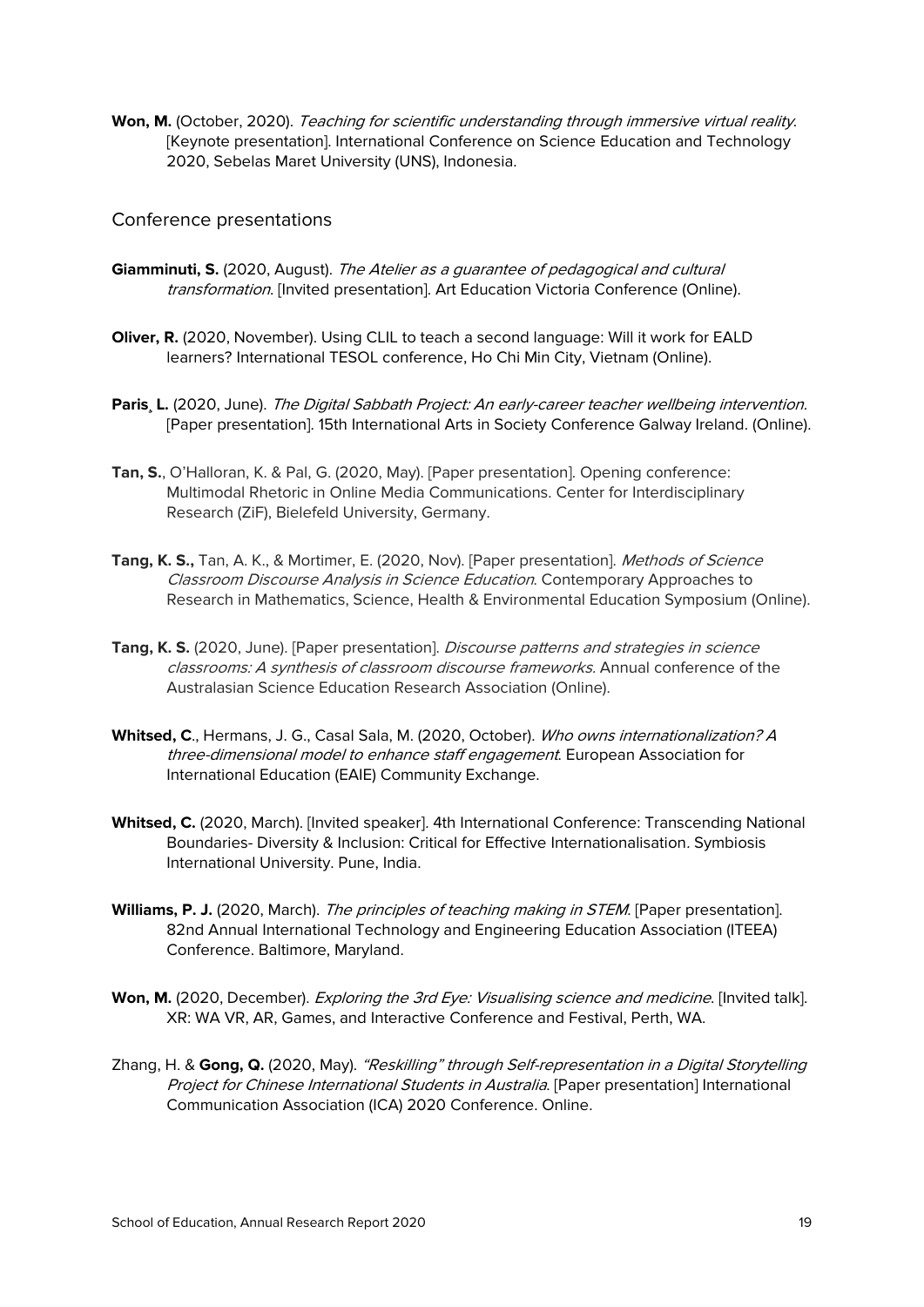#### <span id="page-19-0"></span>Invited lectures, seminars and interviews

- **Chen, J. C.** (2020). In Every Crisis Lies Opportunity: Emergency Remote Teaching, Research and Future Directions. Centre for Multilingual and Intercultural Communication at Stonybrook University, USA. Online.
- **Chen, J. C., Miller, E., Gong, Q., Sims, C., & Wang, J.** (2020, September). Reinvigorating language learning during crisis teaching: Moving first year Asian language units into the online space. Festival of Learning. Curtin University, Western Australia.
- **Dovchin, S.** (2020, May). Relocalization in Digital Language Practices of University Students in Asian Peripheries: Critical Awareness in a Language Classroom. LLD Webinar Series 2020. Languages and Literature Department, Eastern Visayas State University, Philippines. Online.
- **Dovchin, S.** & Patti, E. (2020, June). *Transcultural approaches to digital study*. Online workshop. Disrupting Digital Monolingualism Conference. June 18, 2020. King's College London, UK. (Online).
- **Dobinson, T.**, **Gong, Q**., **Mercieca, P.** & **Bogachenko, T.** (2020, June). Transcultural and translingual approaches to digital study. [Panel members]. Disrupting Digital Monolingualism workshop, Kings College London. (Online).

**Dovchin, S.** (2020). [Invited interviewee] Curtin Global Humanities Project

- Giamminuti, S. (2020, August). Reduce, Reuse, Recycle: Is it Enough? [Organiser & Speaker] Edith Cowen University, Perth.
- **Giamminuti, S.** (2020, July). Inaugural 'Couch Conversation' Documenting Children's Lives. [Invited speaker]. Semann & Slattery, Melbourne Australia. (Webinar).
- **Giamminuti, S.** (2020, June). *Using questions as a starting point for project work. [Invited* speaker]. Semann & Slattery, Melbourne Australia. (Department of Education Victoria Research Collaboration). (Webinar).
- **Morey, V.** & **Walker, R.** (2020, June). Online and blended pedagogies. [Invited presenter] ATEA 2020 Virtual National Seminar Series.
- **Owen, S.** & Canaris, J. (2020. August). Finding the Beagle Anchors. [Invited Conversation] The Heritage Series. Mello House, Perth.
- **Sheffield, R.** (2020). Webinar: Women in STEM. Central University of Haryana, India. (Online).
- **Sheffield, R.** (2020). What is STEM Education and why is it important? Universitas Negeri, Jakarta Indonesia. (Online).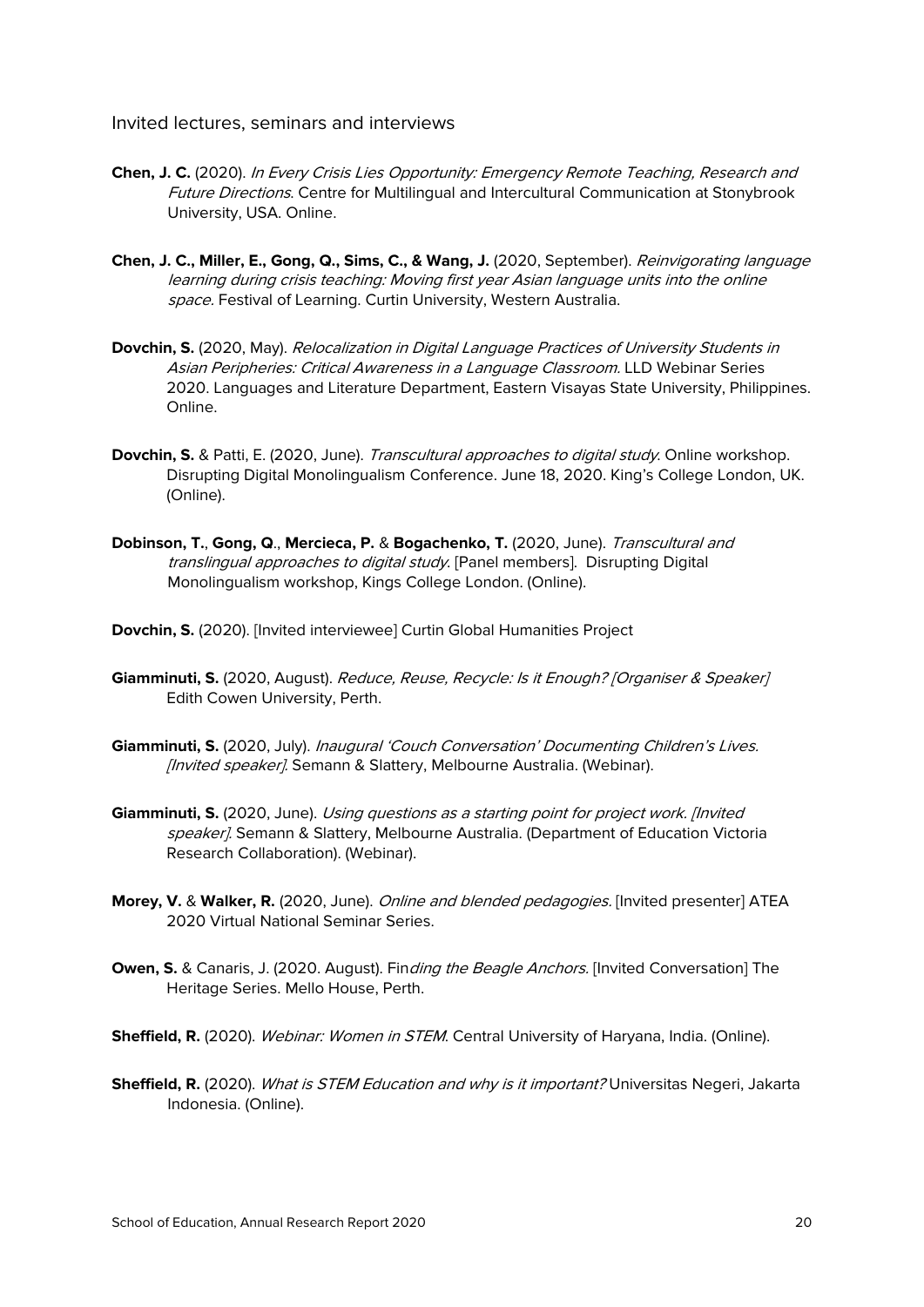- **Treagust, D.** (2020, February). The Gravity Discovery Centre: Paradigm change in action. Inaugural Einstein-First International Workshop: Teaching Einsteinian Physics in Schools. University of Western Australia, Perth Australia.
- **Walker, R.** (2020, July). [Chair & Series Convener] Teacher education in globalized times: Local responses and actions chapter presentations. ATEA 2020 Virtual Presentations
- Whitsed, C. (2020, January). [Invited Interviewee] Lessons from Star Trek: engaging academic staff in the internationalisation of the curriculum. FACULTI.
- **Won, M.** (2020). [Invited speaker] BK21 PLUS Science Education Centre for the Future, Seoul National University, South Korea. Online.
- **Whitsed, C.** (2020, May). [Invited conversationalist]. In Conversation series with Elspeth Jones (Emerita Prof, Leeds Beckett University), Routledge, [https://elspethjones.com/in](https://elspethjones.com/in-conversation-videos)[conversation-videos](https://elspethjones.com/in-conversation-videos)
- Whitsed, C. (2020). Internationalising the Curriculum Summer Seminar Course [Guest moderator]. Centre for International Higher Education, Lynch School of Education and Human Development, Boston College, USA.
- **Whitsed, C.** (2020). Summer Seminar. [Invited keynote speaker], Internationalisation of the curriculum; What we know, What we need to know. Centre for International Higher Education, Lynch School of Education and Human Development, Boston College, USA.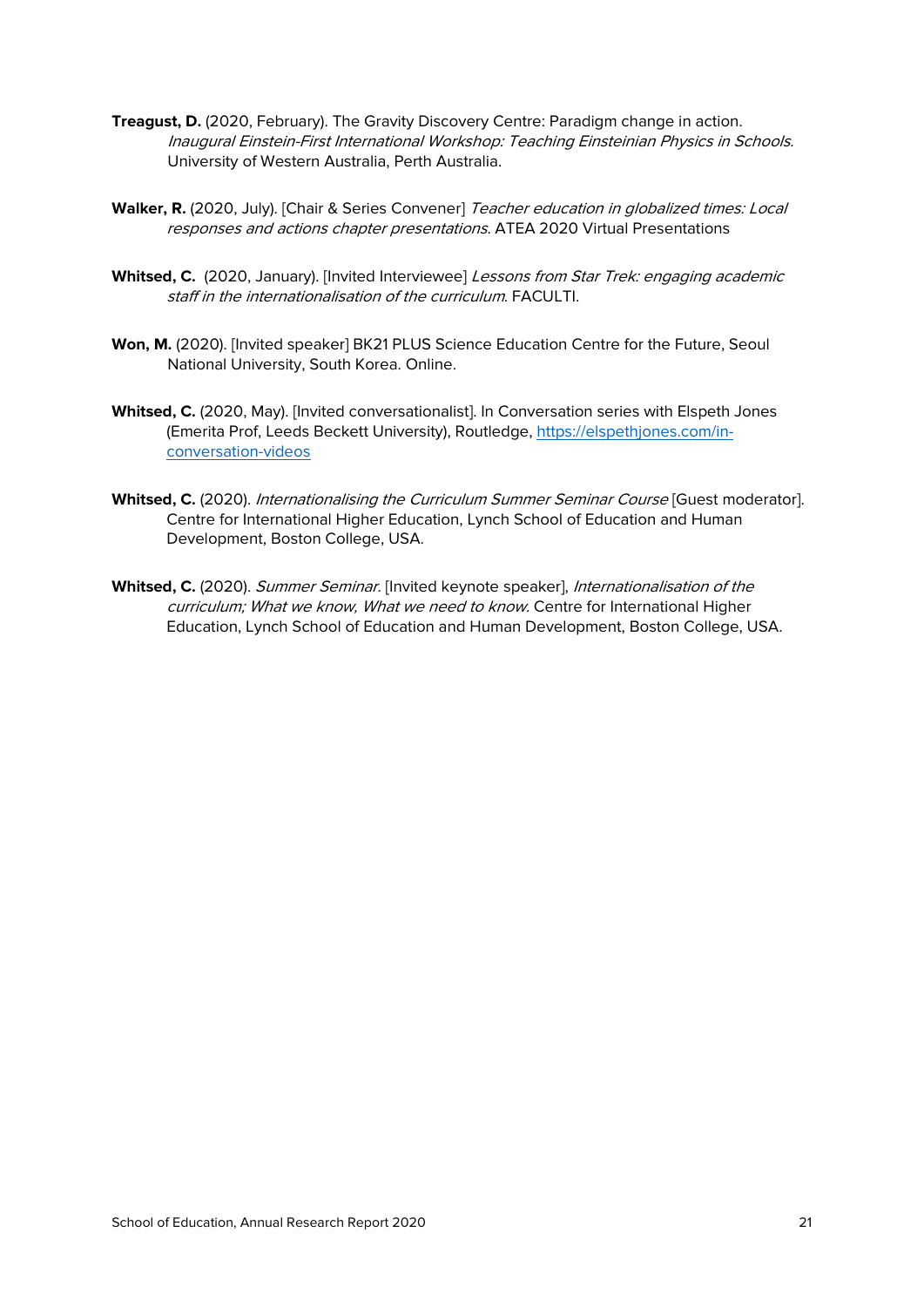# <span id="page-21-0"></span>**External and nationally competitive grants**

- **Aldridge, J.** (2020). Investigating students and parents views of school performance: Aligning to the Living Learning Leading framework standards. South Australian Commission for Catholic School Inc. (\$217,072.90).
- **Dovchin, S.** (2020). Improving early-to-mid career women's participation in the academic workforce. Department of Communities. (\$5355).
- **Lamping, S.** (2020). Understanding and Engaging Migrant Communities during Covid-19 Recovery - Scoping study. City of Canning. (\$5,454.00)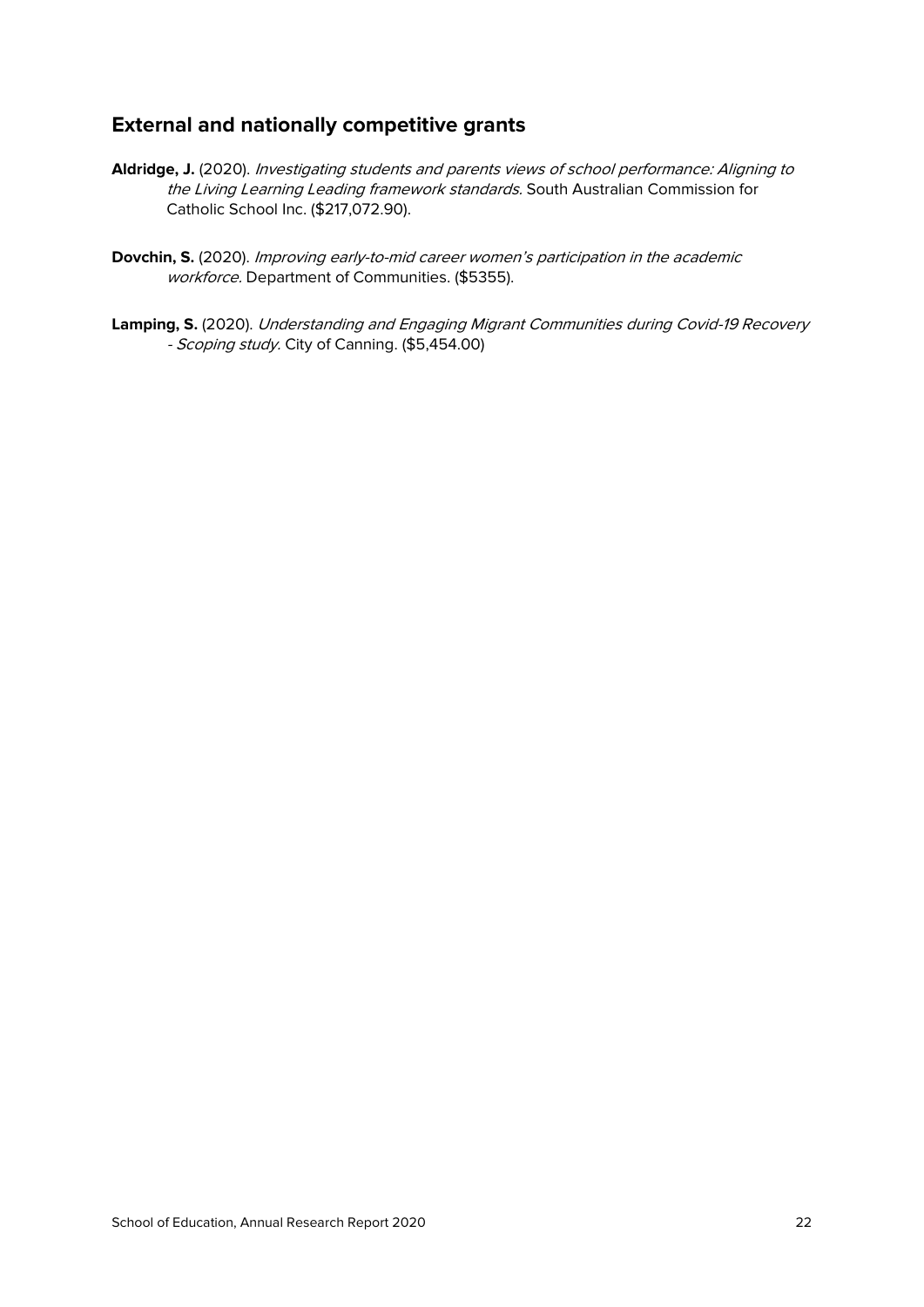# <span id="page-22-0"></span>**HDR Thesis Completions**

- Al Dweekat, F. (2020). College Level Business Courses in the UAE: Learning Environment. Teacher Interpersonal Behaviour and Student Adaptive Learning Engagement. [Doctoral dissertation, Curtin University]. espace. <https://espace.curtin.edu.au/handle/20.500.11937/79400>
- Alzahrani, N. (2020). Perceptions of Asynchronous Blended Learning among Female ESL Students in a Saudi University. [Doctoral dissertation, Curtin University]. espace. <https://espace.curtin.edu.au/handle/20.500.11937/80610>
- Bodges, C-L. (2020). The Role of Educational Leader: The Practices and Perceptions of Educational Leaders in Four Early Childhood Education and Care Settings in Western Australia. [Doctoral dissertation, Curtin University]. espace. <https://espace.curtin.edu.au/handle/20.500.11937/79425>
- Dhar, A. (2020). Co-Teaching in Health Sciences in Higher Education. [Doctoral dissertation, Curtin University]. espace. <https://espace.curtin.edu.au/handle/20.500.11937/79580>
- Edgar, L. (2020). A Tectonics of Opportunity. [Doctoral dissertation, Curtin University]. espace. <https://espace.curtin.edu.au/handle/20.500.11937/77965>
- Govender, T. (2020). Negotiating professional learning relationships in the cross-cultural school improvement context of Abu Dhabi, UAE. [Doctoral dissertation, Curtin University], espace. <https://espace.curtin.edu.au/handle/20.500.11937/80626>
- Karnovsky, S. (2020). Learning the Emotional Rules of Teaching: A Foucauldian Analysis of Ethical Self-formation in Pre-service Teacher Education. [Doctoral dissertation, Curtin University]. espace.<https://espace.curtin.edu.au/handle/20.500.11937/81668>
- Nelson, N. (2020). The Development of a Self-report Measure of Covert Aggression and Bullying for Upper Primary School Aged Children. [Doctoral dissertation, Curtin University]. espace. <https://espace.curtin.edu.au/handle/20.500.11937/77191>
- O'Dell, P. (2020). Low Carbon Schools: Reducing Carbon Emissions & Fostering Intergenerational Change. [Doctoral dissertation, Curtin University]. espace. <https://espace.curtin.edu.au/handle/20.500.11937/80112>
- Pelmo, M. (2020). Teaching and Learning Introductory Computer Programming at the Royal University of Bhutan: Factors Affecting Student Performance. [Doctoral dissertation, Curtin University]. espace.<https://espace.curtin.edu.au/handle/20.500.11937/78966>
- Robinson, J. (2020). An Investigation of the Impact of Inquiry-Based Learning in Mathematics on the Students' Perceptions of the Learning Environments and Attitudes Towards Mathematics in some Abu Dhabi Schools. [Doctoral dissertation, Curtin University]. espace. <https://espace.curtin.edu.au/handle/20.500.11937/81032>